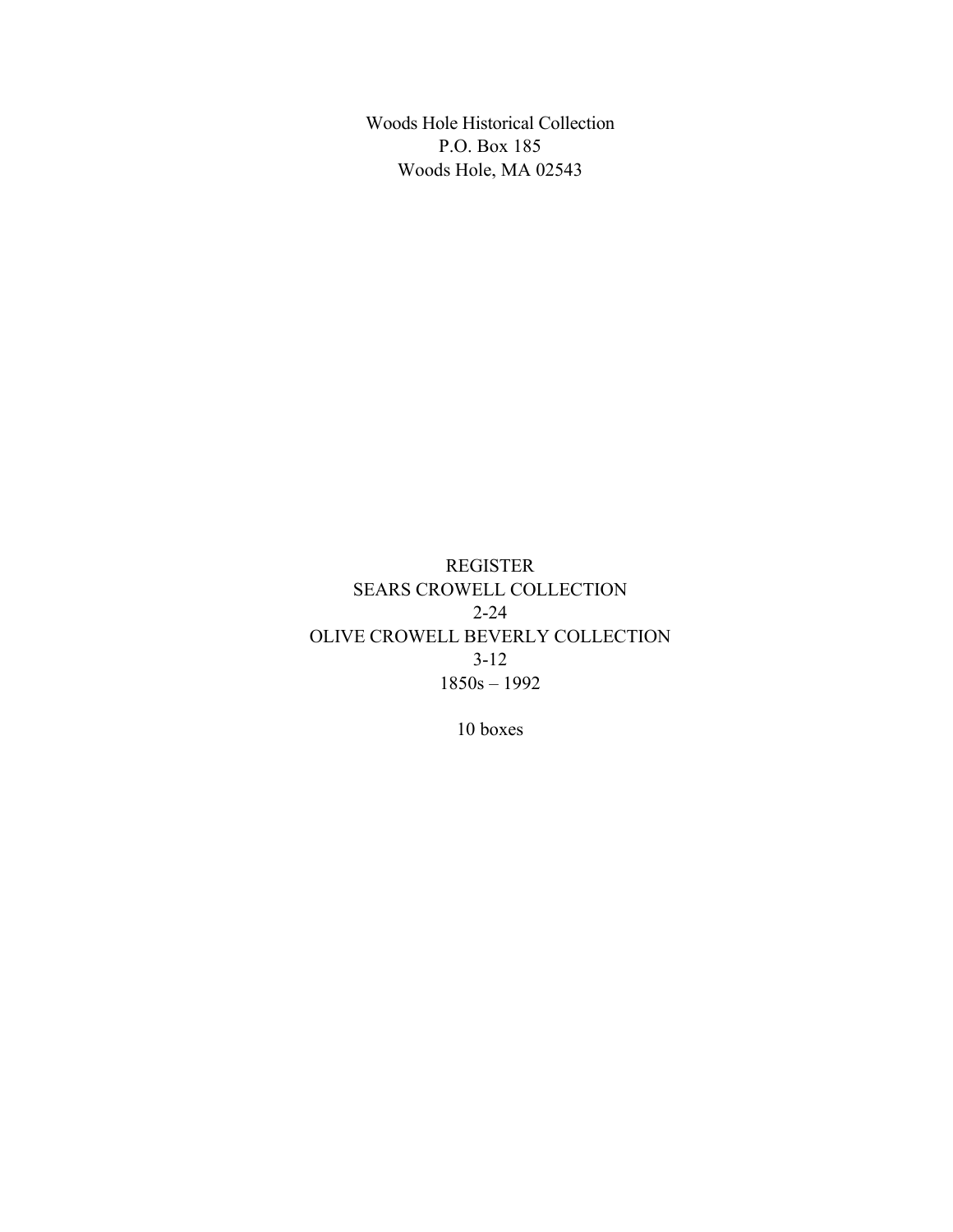# **SEARS CROWELL COLLECTION 2-24 including OLIVE CROWELL BEVERLY COLLECTION 3-12**

### **CROWELL FAMILY Biography-History**

This collection contains items from four generations of the Crowell family. A family descended from John Crowe who immigrated from England to Charlestown, Massachusetts in 1635. In January, 1639, the Old Colony Court granted John Crowe lands in a section of Yarmouth, Massachusetts which is now East Dennis.

The earliest items in this collection concern Captain Prince Sears Crowell, a member of the seventh generation descended from John Crowe. He was the son of David Crowell of East Dennis and his wife, Persis Sears. Captain Crowell was born on November 13, 1813 in East Dennis and died November 5, 1881 while still a resident of East Dennis. His death occurred in Boston, Massachusetts, where he traveled frequently on business. He married Polly Dillingham Foster July 26, 1835 in East Dennis. The couple had eight children: Persis Sears, Prince Freeman, David, Christopher Columbus, Azariah Foster, Emma Lauraetta, Edwin Dillingham, and Evelyn.

His was a Quaker family and as a youth Prince Sears attended the Quaker Seminary on Spring Hill in Sandwich, Massachusetts. When he became old enough to go to sea, Prince served as supercargo on sailing vessels of which his father was captain. As supercargo, Prince was in charge of the buying and selling of the ship's cargo. Prince eventually became captain of various vessels trading up and down the coast of the United States as well as England and Europe. His experience had taught him how to trade goods in foreign parts. The cargo of his ships was mostly cotton from southern United States ports.

Captain Crowell was bothered by transporting and trading cotton which was the result of the labor of slaves. Because of his Quaker upbringing, he did not believe in slavery. He had become an ardent abolitionist. When his shipping business took him to New Orleans, he was in danger since he was a contributor and subscriber to the Liberator, an antislavery magazine, and an acquaintance of many well known abolitionists.

When Methodism swept Cape Cod, the Captain's family joined the Red Top Methodist Church in Brewster. However when they found this church was not abolitionist, they left the Red Top Church to found a church in East Dennis. While the members of this church were against slavery, they would not allow a former slave to come speak in the church. The Captain, who did not agree with this decision, became upset and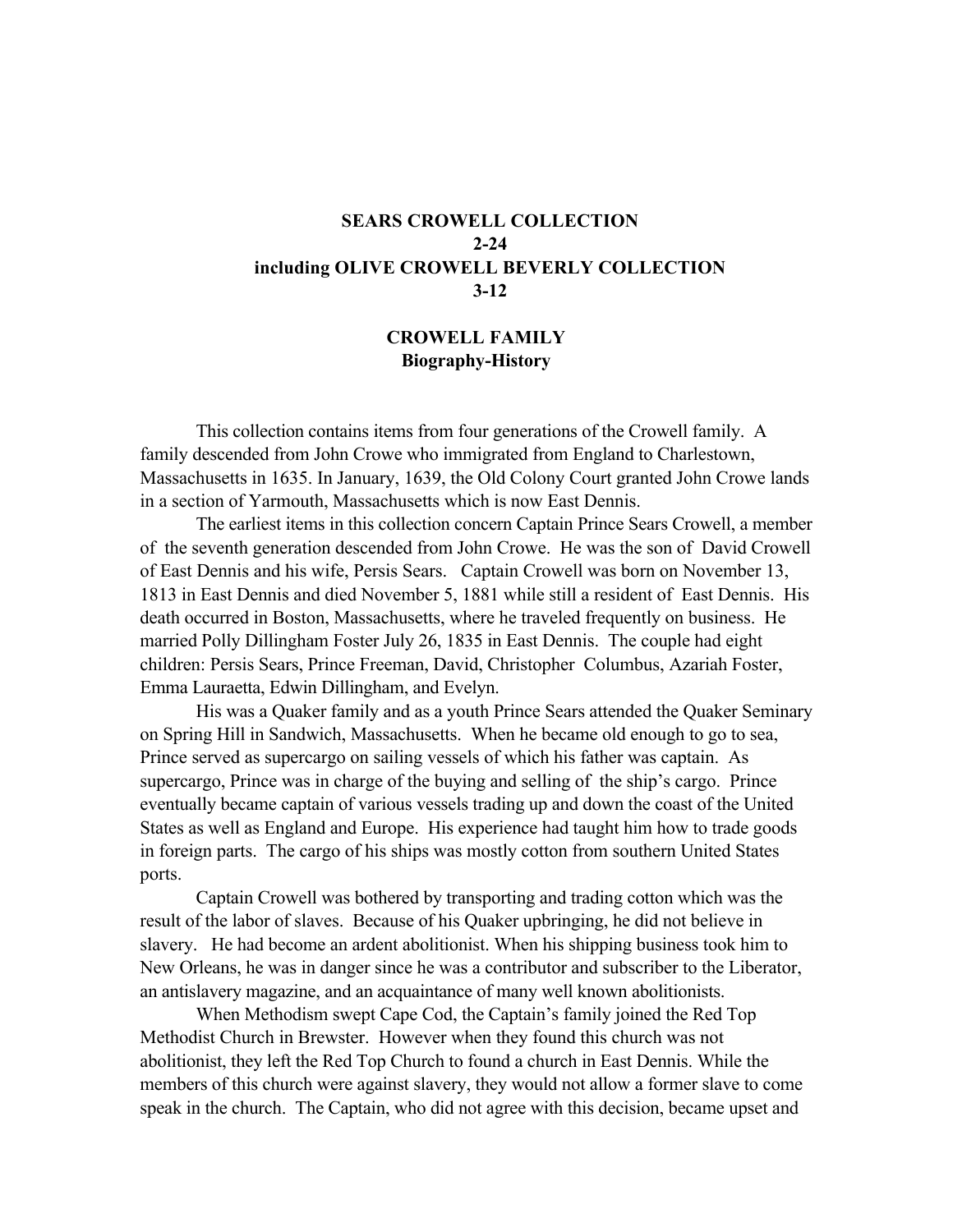took his pew out of the church.

At the age of 33, Captain Crowell made a trading trip to the Far East. He left in February of 1846 and returned the following October. Raisins, tobacco and fish were some of the goods in his cargo. This was a very successful trip for the Captain. He did not go to sea again, but he continued his association with shipping by holding shares in or becoming the sole owner of many vessels. He also became one of the backers of the Shiverick Boatyard in Dennis.

After he left the sea, the Captain was involved in many ventures outside the shipping business. He started the first salt works in Boston. He was part owner and first president of the Pacific Guano Factory in Woods Hole, Massachusetts He was instrumental in starting the Old Colony Railroad. This railroad was needed to service the guano factory in Woods Hole, and the Captain was part owner and president. He was also president of the Bank of Cape Cod..

Captain Prince Sears Crowell's son, Azariah, was born June 21, 1846 in East Dennis, Massachusetts, and died June 8, 1918 in Woods Hole, Massachusetts. He was married twice. His first wife was Hannah D. F. Eldridge, whom he married November 21, 1867 in Falmouth, Massachusetts. Azariah and Hannah had three children: William Foster, Persis Addy, and Owen Eldridge. Hannah died December 17, 1872. On September 6, 1876, Azariah married Mercy Freeman Allen in Harwich. They had 6 children: Hannah Cecile, Azariah Foster, Mertie, Prince Sears, Elisha Allan, and Polly Lauraetta.

Azariah moved to Woods Hole in 1867 to work as chief chemist at the Pacific Guano Factory. His father was one of the founders of the company and its first president. Azariah held his position as chemist for more than 20 years. In 1874, in addition to his work at the factory, he began Woods Hole's first wholesale and retail fish market in partnership with Isaiah Spindell, a partnership which lasted until 1890. Azariah was also associated with the Bay and Woods Hole Weir companies, and the Net Fisherman's Association , of which he was treasurer. Along with Spindell, Crowell helped the U. S. Fish Commission, now the National Marine Fisheries Service, obtain land for its laboratory.

The son of Azariah, Prince Sears Crowell was born December 24, 1881 in Woods Hole, and died February 4, 1972 in that same village. He married Ethel Moody June 24, 1908 in Natick, Massachusetts. Prince and Ethel settled in Natick and had three children: Prince Sears, Jr., Persis, and Olive.

Before his marriage, Prince attended Brown University for one term and then spent two and a half terms at Massachusetts Institute of Technology. His field was industrial chemistry. When he left the university, he worked in the field of fabric dyeing. His first job was at the Farberfabriken von Eberfield Co., a well known German dyeing company, in Boston. He remained with the company until World War I, when it left the United States. He then went to work as a chemist with the Markin Chemical Company. In 1930, he left the Markin Co. and went to work for the Enterprise Dye Works and Finishing Co. of Woonsocket, R. I. He worked there as superintendent until his retirement in 1955.

In order to be closer to his work, Prince moved his family from Natick to Franklin, Massachusetts when he took the position with Enterprise. However, every summer was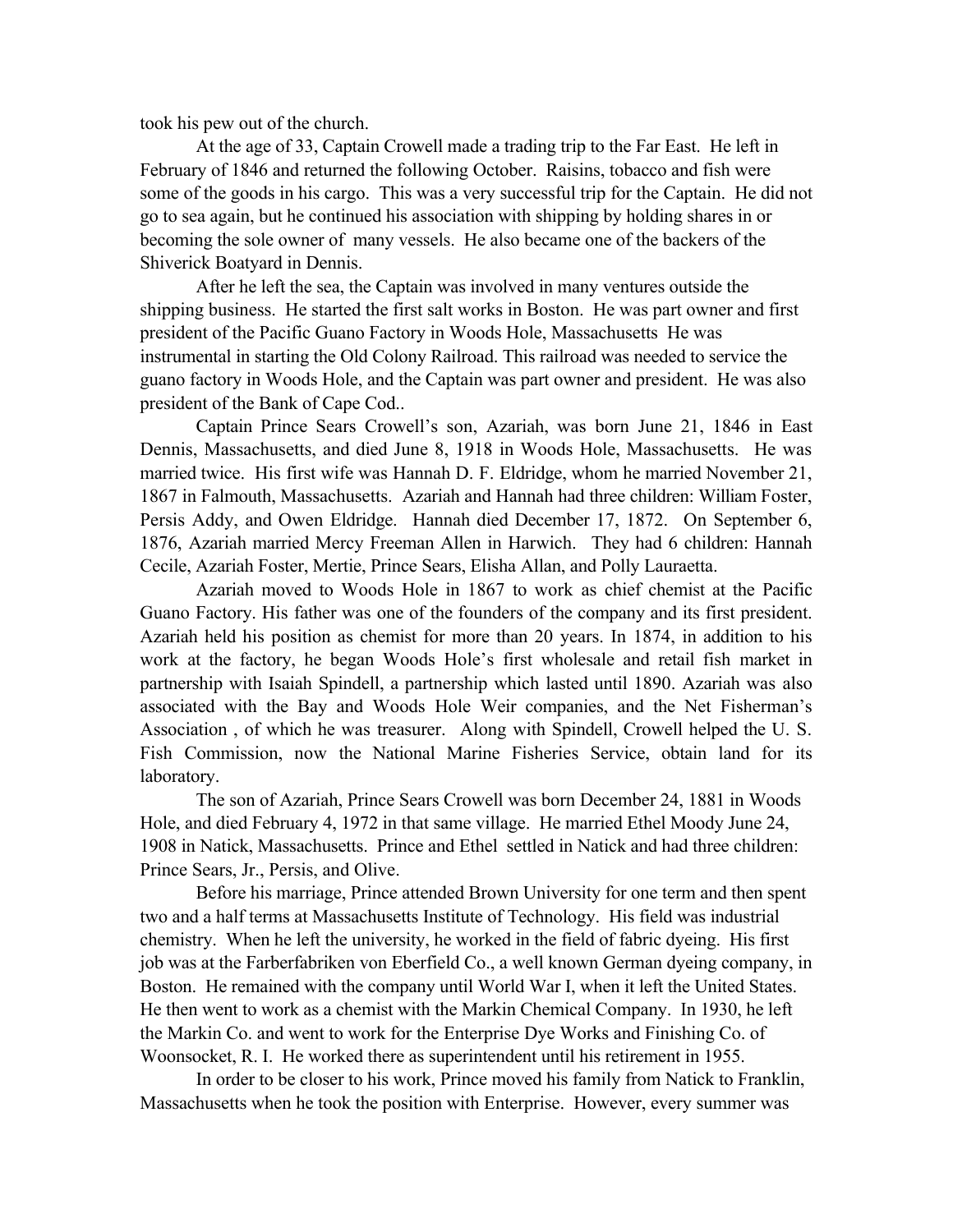spent in Woods Hole, where Prince engaged in his passion for sailing and racing 18' Knockabouts. Upon his retirement, Prince and Ethel moved permanently to Woods Hole. Prince continued to sail and race, winning two National Knockabout Championships (1961, 1965).

#### **SEARS CROWELL (1909-2002)**

Prince Sears Crowell, Jr. (Sears) was born May 2, 1909, in Natick Massachusetts, to Prince S. Crowell and Ethel Moody Crowell. He married Villa E. Bailey, July 2, 1938, and had three children: Persis Ann, Polly Foster, and Prince Sears III. His death occurred on April 2, 2002.

After graduating from Dean Academy, Sears attended Bowdoin College (A. B. 1930) and Harvard University (M.A. 1931, Ph. D. 1935). He taught at Brooklyn College (1935) and Miami University in Oxford, Ohio (1936 – 48), before moving to Indiana University where he taught until retiring in 1979. He taught invertebrate zoology, his field of specialization.

Sears' interest in marine biology began in Woods Hole, where he summered with his family. He took classes at the Children's School of Science and as a teenager worked at the Marine Biological Laboratory collecting animals for researchers. Later, as a researcher from Indiana University, Sears spent summers in Woods Hole conducting his own research and teaching classes at MBL. When Emperor Hirohito of Japan visited the MBL in 1975, Sears was one of his host scientists because of their shared interest and expertise coelenterates.

Sears also had a life long interest in birds. His mother, Ethel, was a pioneer in birdbanding. Together they researched the displacement of terns by gulls on the islands of southern Massachusetts.

Another of Sears' passions, sailing, also began as a child in Woods Hole when his father bought him a catboat. For more than sixty years he raced an 18' Cape Cod Knockabout, winning numerous prizes. Sailing with his father, he was part of the crew that won the two National Knockabout Championships mentioned previously.

#### **SCOPE**

The Sears Crowell Collection, received in 2002, is an extensive addition to previously accessioned Crowell family material. It contains 6 boxes of framed and unframed photos with many historic family portraits and local scenic images as well as photos of the children of Sears and Villa Crowell. The historic photos date back to the mid-19<sup>th</sup> century and include all the significant family members mentioned in the biographical-historical description above. The Olive Crowell Beverly Collection (3-12) contains photos of local Woods Hole scenes and a few more family photos.

Papers include many items and ephemera pertaining to Prince Sears Crowell, the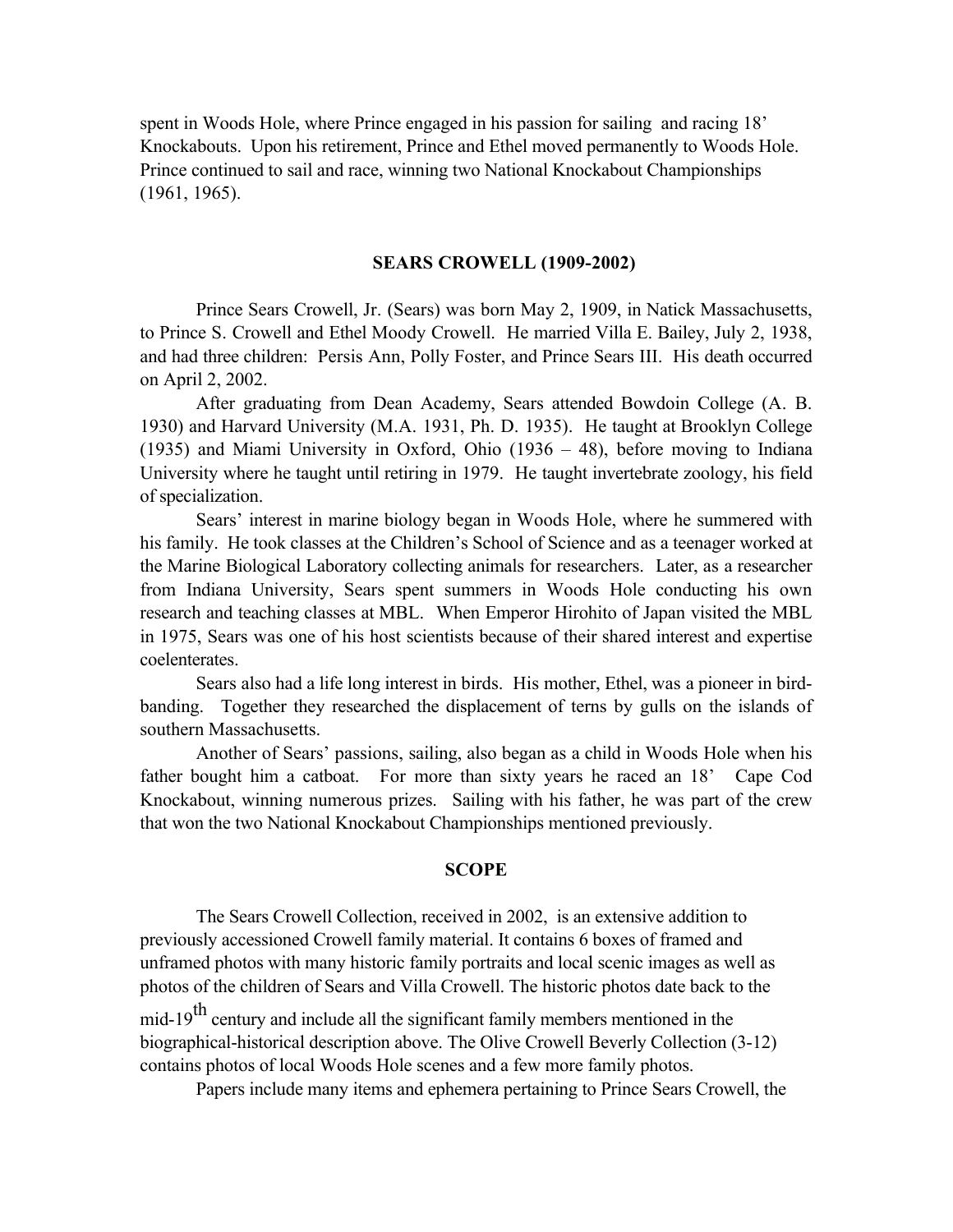father of Sears, as well as papers belonging to Sears Crowell. He had a tremendous sense of humor and there are many items with riddles and humorous newsletters created by himself and friends. Items related to family estate settlements and houses are also included.

### **See also: Crowell Family Collection, Crowell Family Collection 2 and Addenda to Crowell Family Collection.**

### **SEARS CROWELL COLLECTION 02-24** (given by Prince Sears Crowell III, 2002)

# also includes photos given by Olive Crowell Beverly (sister of Sears Crowell) **OLIVE CROWELL BEVERLY COLLECTION 03-12**

# **BOX 1: (Flat Box) FRAMED PHOTOS**

02-24.3A & B. Photo: Prince Sears Crowell (1909 – 2002) and Persis Crowell (1912 – 1974) as small children.  $7\frac{3}{4} \times 9\frac{3}{4}$  inch (probably  $8 \times 10$  inch) print in brown wooden frame. Two copies  $(A & B)$ .

02-24.22 Photo: Ethel Moody (?) in eyelet dress, cabinet card in oval mat, marbleized and gold frame.

02-24.23 Album: Wooden photo album with painted sailboat on cover.

### **BOX 2: (Square Brown Box) FRAMED PHOTOS:**

02-24.2. Photo: Prince Sears Crowell (1909 – 2002). Formal portrait, 1923, by Bachrach: 4 x 6 inch print on decorated mat, in swinging gilded frame.

02-24.4.Photo: Prince Sears Crowell III (Skip, b. 1946) as a baby. 4  $\frac{1}{2}$  x 6  $\frac{1}{2}$  inch print, by Underwood & Underwood.

02-24.5. Photo: Prince Sears Crowell (1909 – 2002) as a baby, in a white dress, holding his Peter Rabbit book.

02-24.6. Photo: Prince and Ethel Crowell's grandchildren (before the birth of Carl Beverly). 7 3/8 x 9 3/9 inch print by Underwood & Underwood.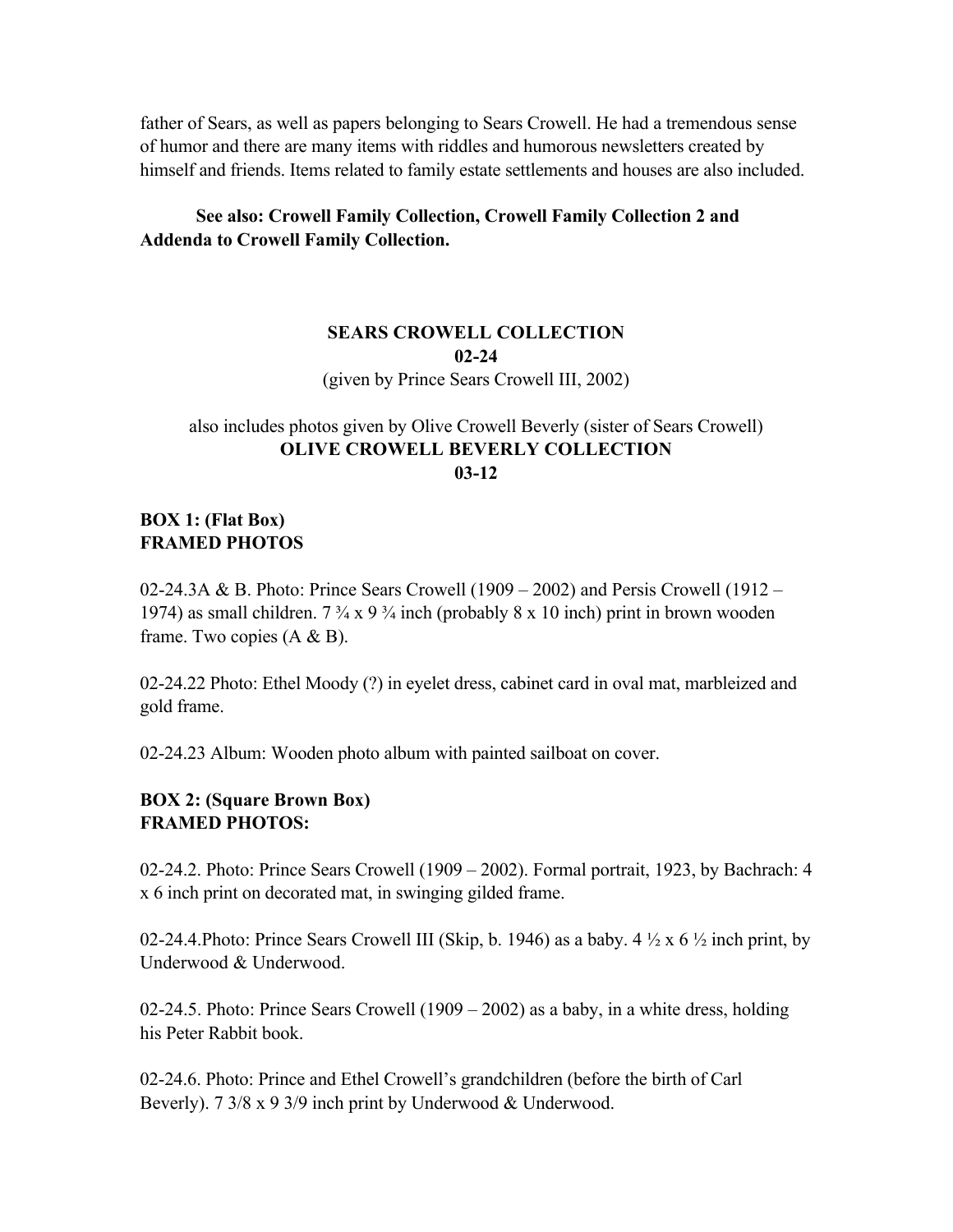02-24.7. Photos: Carl Beverly and Skip Crowell, two black and white prints in a double blue leather hinged desk frame.

02-24.8. Photo: The Gessaman Family (Persis Ann Crowell and James Gessaman). 5 x 7 inch color print. Gold frame.

02-24.9 Photo: Persis Ann Crowell in her wedding gown. 8 x 10 inch color print in white frame.

02-24.10 Photo: Sears Crowell as a college student.  $5\frac{1}{2} \times 7\frac{1}{2}$  inch sepia toned print on 7 x 9 inch paper. Brown wood frame.

02-24.11 Photos Ann (Crowell) Gessaman, James Gessaman, Jeff and Elizabeth Gessaman. Also Jeff and Elizabeth. Both  $2 \frac{1}{2} \times 3 \frac{1}{4}$  color photos in gold frames.

02-24.13 Photo: Ethel Moody's parents. Black and white, approximately 5 x 7 inches.

02-24.14 Photo: Persis Ann Crowell, c. 1945.

02-24.15 Photo: Polly Crowell, c. 1945.

02-24.16 Photo: Persis Ann Crowell, Polly Crowell, Skip Crowell, Rick and Lucia Crain (both adopted), 8 x 10 inch b/w photo in blue leather frame.

02-24.17 Photos: 3 color photos in maroon leatherette case, 1957-1958 school photos of Persis Ann, Polly and Skip Crowell

02-24.18 Photo: Persis Ann Crowell sitting in a Mexican painted rush-seated chair holding a toy elephant. Color photo.

02-24.19 Photo: Polly Crowell (color studio photo), gold frame.

02-24.20 Photo: The three Gessaman children: Jamel, Elizabeth, Jeffrey.

02-24.21 Photo: 1964 wedding of Polly Crowell and Fred Feitler. B/W photo.

# **BOX 3: (flat pale blue box) UNFRAMED PHOTOS AND POSTER**

02-24.1. Poster: Black and White version of Woods Hole  $100^{th}$  Anniversary (75<sup>th</sup>)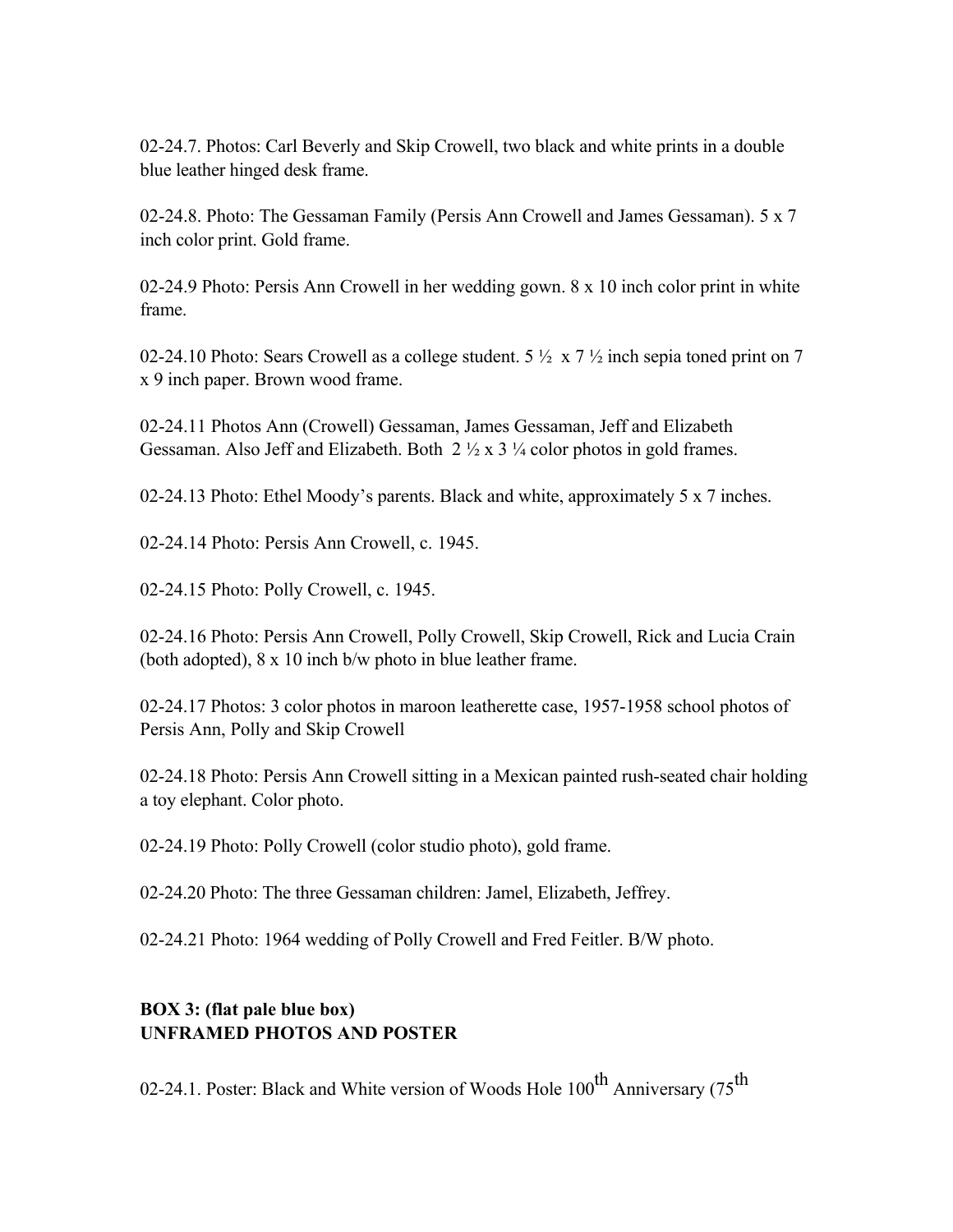Anniversary of the Children's School of Science)

02-24.24 Photo: Ethel Moody, informal b/w portrait (faded to sepia), Wright Studios, NYC. 8 x 10 inch print on 11 x 14 inch paper.

02-24.25 Photo: Crowell grandchildren: Carl Beverly, Skip Crowell, Ann Crowell, Lucia Crain, Polly Crowell, Rick Crain. Photo by Underwood & Underwood, NYC. 8 x 10 inch b/w photo in cardboard mat-frame.

02-24.28 Photo: enlargement of Sears Crowell's head from photo 02-24.27. 9 11/16 x 13  $\frac{1}{2}$  inch b/w print.

# **BOX 4: (upright archival box) UNFRAMED PHOTOS**

### **P. Sears Crowell Folder:**

02-24.27 Photo: Sears Crowell in three-piece striped suit (college photo?), formal portrait. Printed as a 4 x 6 inch photo with rounded corners and 6 x 9 inch paper. Previously framed.

02-24.28 in Box Three (see above)

02-24.29 Photo: Sears Crowell in tweed three-piece suit. 5 1/8 x 7 ½ on 8 x 12 inch paper. Photo by ("?"), Pontiac, Michigan.

02-24.30 Photo: Sears Crowell in dark suit, striped tie, formal portrait by Snyder, Oxford, Ohio.  $4\frac{1}{2}$  x 6  $\frac{1}{2}$  inch b/w.

02-24.161 Photo: Sears Crowell wearing metal-rimmed glasses, striped wool suit, striped tie. 8 x 10 inches over all.

02-24.115 Photo: Sears Crowell in dark gray suit with colorful abstract-patterned tie. Color print,  $3 \frac{1}{2} \times 4 \frac{11}{16}$  inches.

02-24.227 Photo: Sears Crowell in Dutch boy haircut, blouse, bloomers, ankle-strap shoes, albumin print mounted on card. 5 5/8 x 3 7/8 print on 7 x 5 inch card.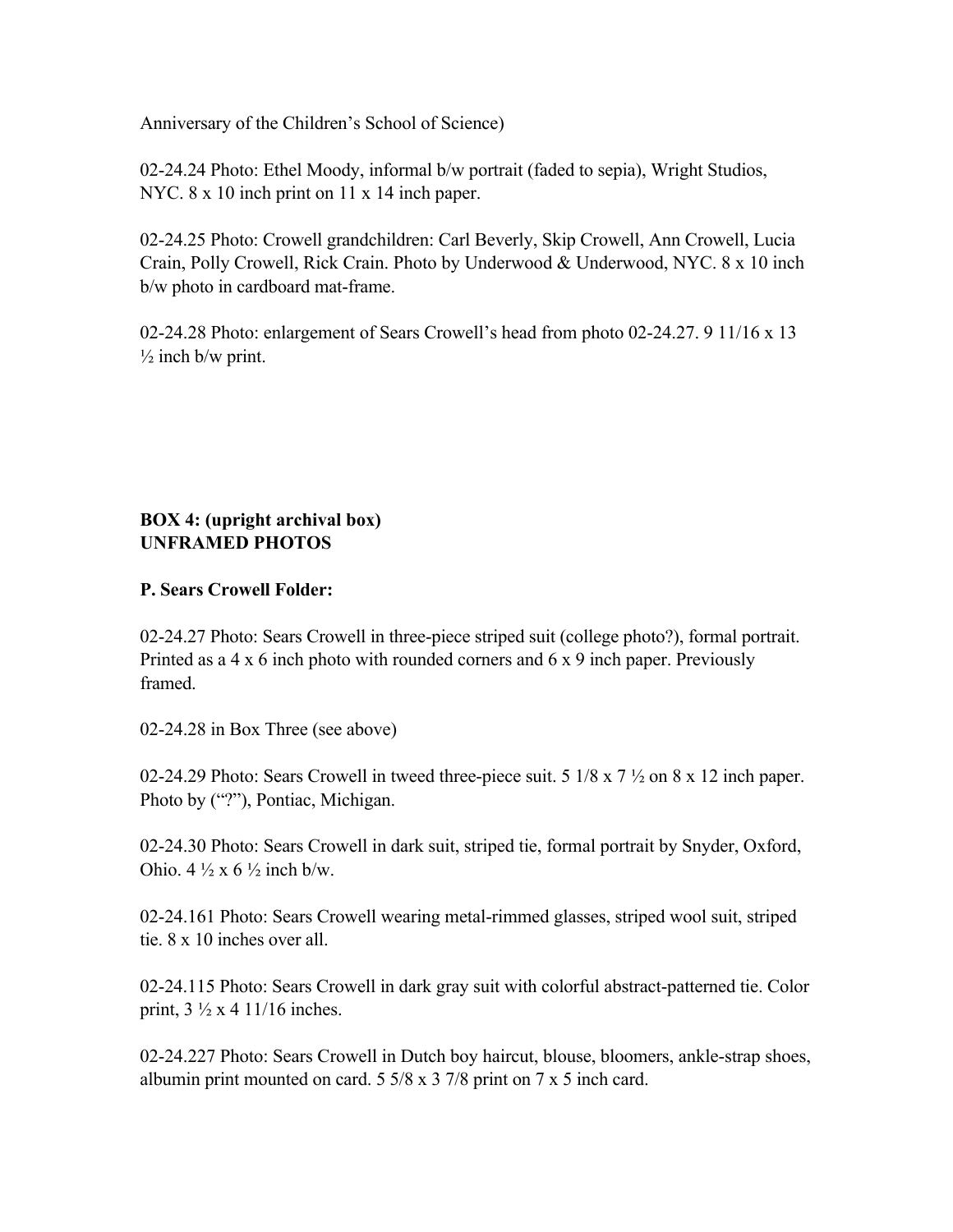### **Villa Bailey Crowell Folder:**

02-24.31 Clipping: from *The Springfield* (Massachusetts) *Union*, July 9, 1938. Announcement and photo of the bride for the marriage of Villa Bailey and Prince Sears Crowell.

02-24.32 Photo: Villa Bailey in wedding dress, photographed in the parlor of a house with dark Victorian trim and flowered wallpaper. Probably 1938. 7 5/8 x 9 5/8 inches b/w.

02-24.33 Photo: Villa Bailey, hatless, informal photo of her in dark coat with fur collar, out-of-focus background of bare trees. 7 3/8 x 8 7/8 inch b/w.

# **Villa and Sears Crowell Family and Children Folder: Including Prince Sears Crowell (Sears), Villa Bailey Crowell, Persis Ann Crowell ("Pussy" or Ann), Polly Foster Crowell and Prince Sears Crowell III (Skip)**

# **All photos are black and white in this folder.**

02-24.34 Photo: Polly Crowell, Sears Crowell, Villa Crowell, Persis Ann Crowell and Skip Crowell III, 1949. Photo by Olan Mills, Springfield, Ohio.

02-24.35 Photo: Sears, Skip, Ann, Villa and Polly Crowell in the garden of Bar Neck Road house, late 1950s. Photo by Charles Dubois Hodges.

02-24.36 Photo: Skip Crowell as a baby. Photo by Underwood & Underwood.

02-24.37 Photo: Skip Crowell as a baby. Photo by Underwood & Underwood.

### **Crowell Children Folder:**

# **Including Persis Ann Crowell ("Pussy" or Ann), Polly Foster Crowell and Prince Sears Crowell III (Skip), also Rick and Lucia Crain (adopted)**

### **All photos are black and white in this folder:**

02-24.38 Photo: Baby (light hair).

02-24.39 Photo: Baby with stuffed animal.

02-24.40 Photo: Baby (light hair).

02-24.41 Photo: Polly Crowell in smocked dress. Photo by Edwin Gray.

02-24.42 Photo: Ann and Polly Crowell in smocked dresses. Photo by Edwin Gray.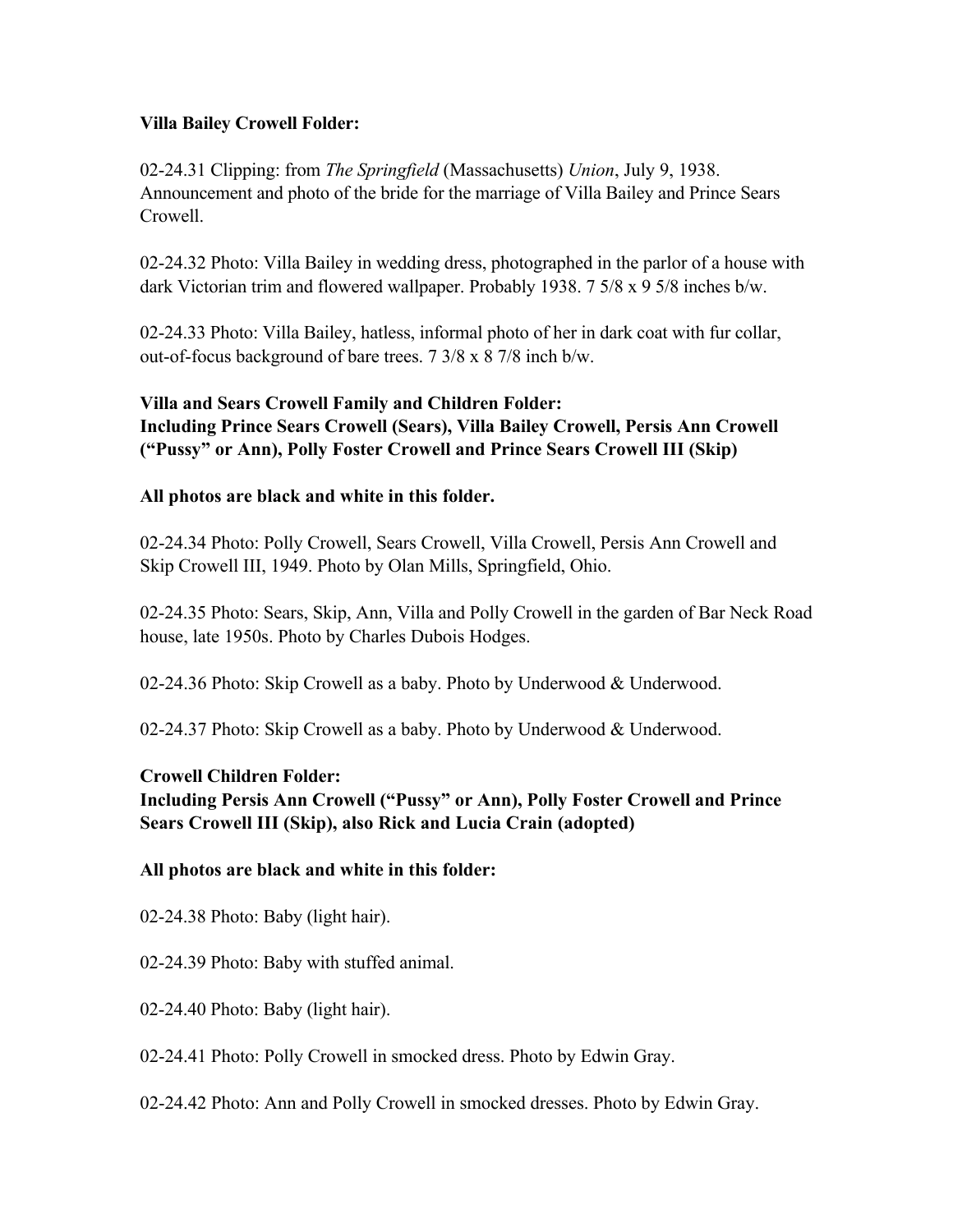02-24.43 Photo: Boy and Baby, photo in fancy mat. Rick and Lucia Crain?

02-24.44 Photo: Lucia Crain in ruffled dress. Underwood & Underwood, NYC.

02-24.45 Photo: Rick Crain? Photo by Michelson.

02-24.46 Photo: Ann Crowell sitting in Mexican painted chair. Photo by Bradford Brayton, Falmouth.  $4\frac{3}{4} \times 6\frac{3}{4}$  inches.

02-24.47 Photo: Ann Crowell in smocked dress, short bangs, serious, head and shoulders only. Photo by Edwin Gray, 160 Palmer Avenue, Falmouth. 5 x 7 inches.

02-24.48 Photo: Ann Crowell in smocked dress, smiling, head and shoulders only. Photo by Edwin Gray. 4 x 6 inches.

02-24.49 Photo: Ann Crowell as a baby with short curled hair. 5 x 7 inches.

02-24.50 Photo: Ann Crowell (left) and Polly Crowell (right) in smocked dressed with white collars, smiling. Photo by Edwin Gray.  $3\frac{5}{8} \times 5\frac{3}{4}$  inches.

02-24.51 Photo: Polly Crowell (left) and Ann Crowell (right) in smocked dresses with white collars, smiling. Photo by Edwin Gray. 3 5/8 x 5 5/8 inches.

02-24.52 Photo: Skip Crowell as a baby, head only. Studio photo. 4  $\frac{1}{2}$  x 6  $\frac{1}{2}$  inches.

02-24.53 Photo: Polly Crowell in garden on Bar Neck Road, wearing dress with ruffled bodice and made of thin windowpane-woven fabric, white socks, strapped shoes.  $4\frac{1}{2}x$  6  $\frac{3}{4}$  inches on 4 7/8 x 7 1/8 inch paper.

02-24.54 Photo: Polly Crowell in garden on Bar Neck Road, wearing dress with ruffled bodice and made of thin windowpane-woven fabric, white socks, strapped shoes. 6 5/8 x 9 3/8 inches on 7 x 9 15/16 inch paper.

02-24.55 Photo: Polly Crowell in garden on Bar Neck Road, smiling, wearing dress with ruffled bodice and made of thin windowpane-woven fabric, white socks, strapped shoes. 6 x 9 inches on 6 7/16 x 9 7/16 inch paper.

02-24.12 Photo: Polly Crowell, 1958, wearing Ethel Moody's dress, photographed in the garden at "To Leeward" on Bar Neck Road. In green cardboard frame. Photo by Charles DuBois Hodges, Agawam Center, Massachusetts.

02-24.26 Photo: Lucia Crain, Rick Crain, Ann Crowell, Skip Crowell, Polly Crowell,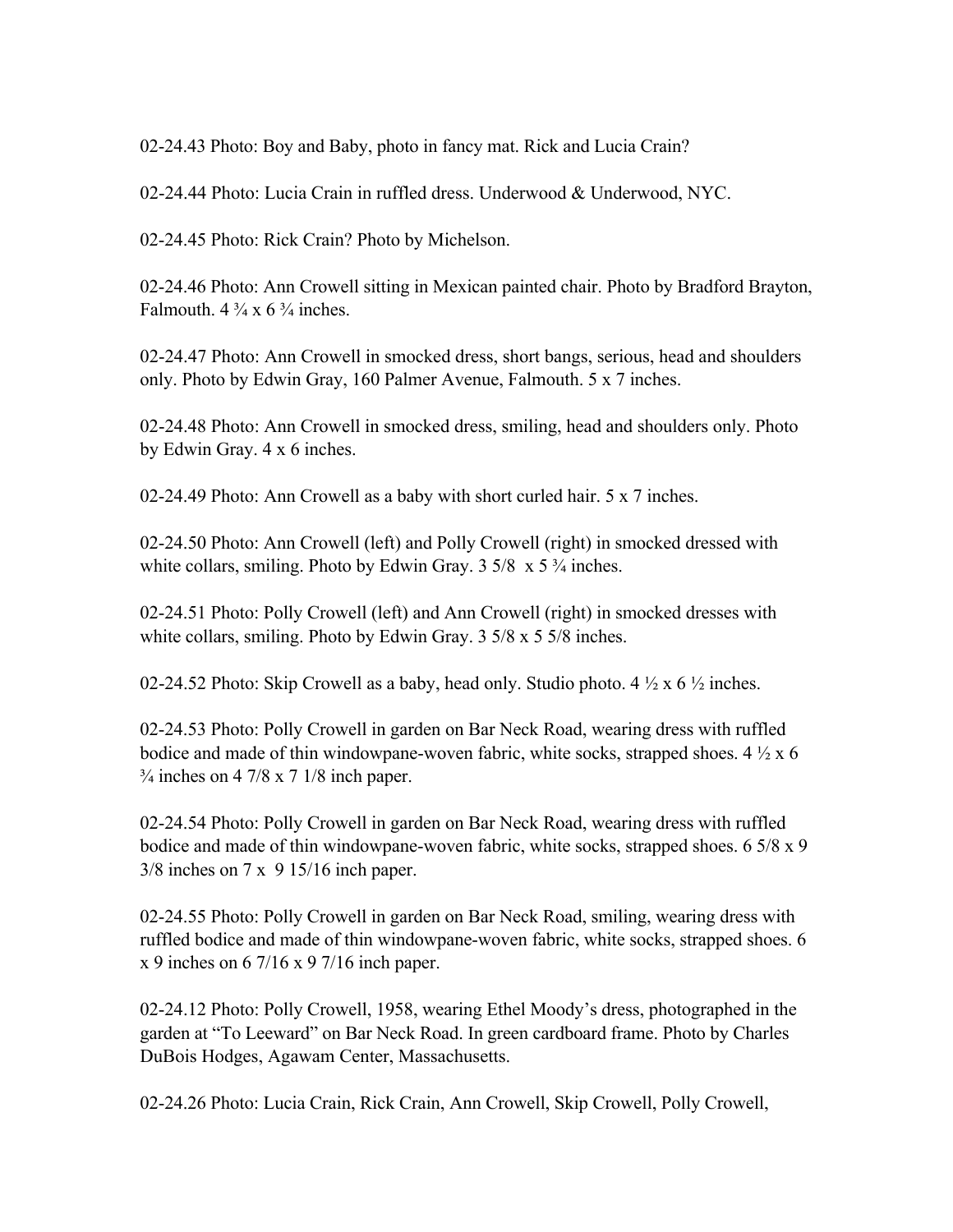1946.

02-24.190 Photo: Polly Foster Crowell in smocked dress, photo by Edwin Gray, Falmouth, 5 x 7 inches.

02-24.191 Photo: Rick Crain, Ann Crowell and Polly Crowell in smocked dresses. Photo by Edwin Gray, Falmouth, 6 x 9 inches in cardboard holder.

### **BOX 5 (upright archival box) UNFRAMED PHOTOS**

**Various Family Photos Folder 1: (small photos)**

# **All photos are black and white in this folder.**

02-24.56 Photo: Five girls sitting in the entrance of a large wall tent.

02-24.57 Photo: Girls laying on cots, tents behind.

02-24.58 Photo: Stone building with open wooden Gothic door.

02-24.59 Photo: Two trees, lawn and background trees.

02-24.60 Photo: Ernest Bailey (Villa's nephew?) November 7, 1943, 1 month old, held in the arms of a man in dark suit, outdoors.

02-24.61: Photo: Christmas 1941, child with Christmas tree near window.

02-24.62A Photo: Christmas 1941, dinner table, Villa Crowell at corner.

02-24.62B Photo: Christmas 1941, dinner table, Villa Crowell at corner.

02-24.63 Photo: Ann Crowell in dark dress.

02-24.64 A & B Photo: Ann and Polly Crowell with crèche (2 copies)

02-24.65 Photo: Ann Crowell as small child on lawn and arms (Villa's?) reaching down, at wedding.

02-24.66 Photo: Sears Crowell with baby (Ann?) and Peter Rabbit stuffed animal at wedding.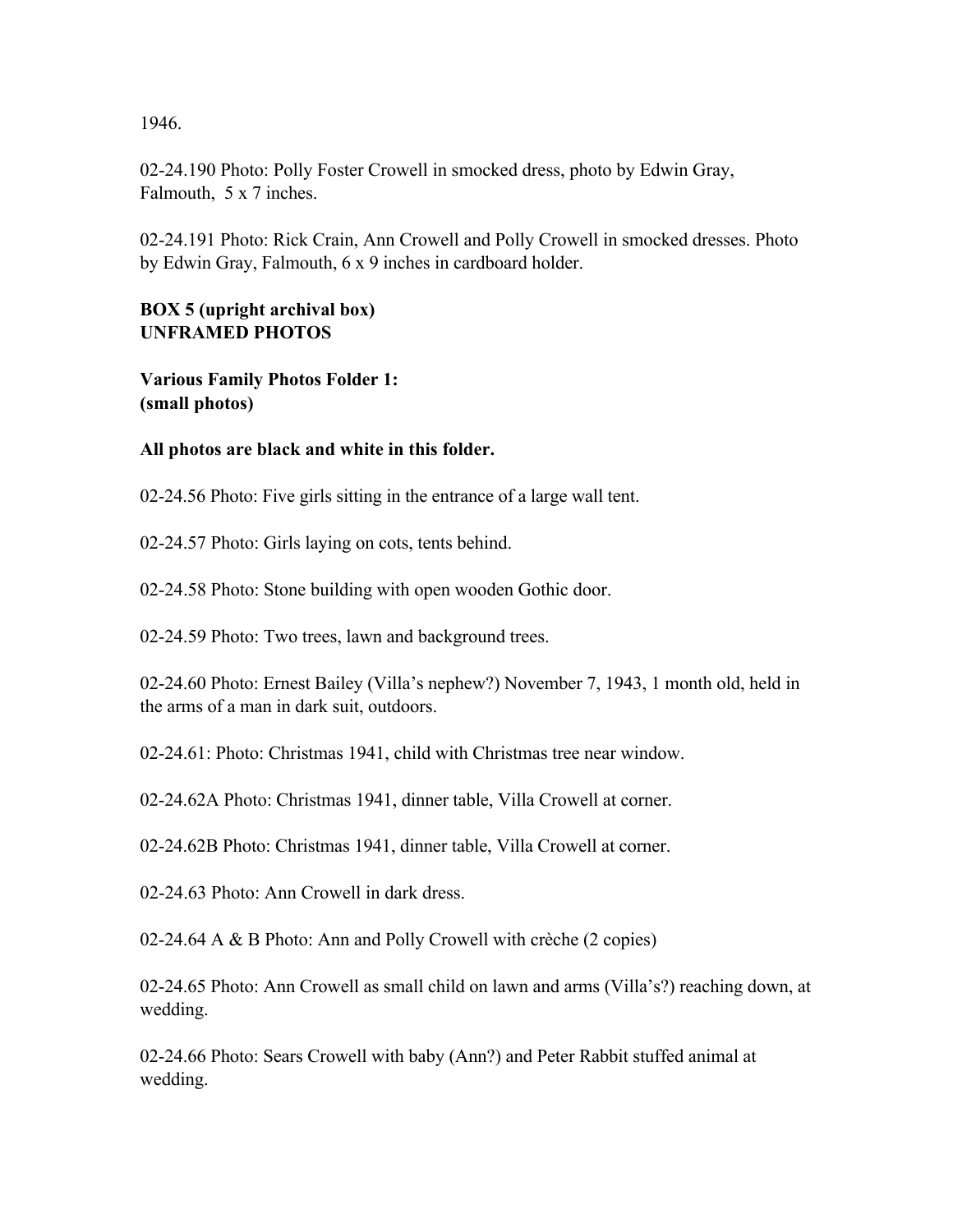- 02-24.67 Photo: Ann Crowell,  $1 \frac{1}{2}$  x  $1 \frac{1}{2}$  inches.
- 02-24.68 Photo: Ann Crowell in arms of older man.
- 02-24.69 Photo: Villa and Ann Crowell. 02-24.70 Photo: Ann Crowell and Peter Rabbit (Easter)
- 02-24.71 Photo: Sears and Ann Crowell and Peter Rabbit at Easter.
- 02-24.72 Photo: Ann Crowell in bassinette, born 2/14/1940
- 02-24.73 Photo: Ann Crowell in bassinette, born 2/14/1940
- 02-24.74 Photo: Ann Crowell in bassinette, born 2/14/1940
- 02-24.75 Photo: Ann Crowell in bassinette, born 2/14/1940
- 02-24.76 Photo: Ann Crowell in bassinette, born 2/14/1940
- 02-24.77 Photo: Ann Crowell with Peter Rabbit, Easter, 1942 or 1943.
- 02-24.78 Photo: Polly and Ann Crowell with crèche.
- 02-24.79 Photo: Ann Crowell in dark dress.
- 02-24.80 Photo: Ann Crowell in dark dress.

02-24.81 Photo: Villa and Sears, Ann and Polly Crowell in the yard of the Bar Neck Road house ("To Leeward") with Ralph Grinnell house in the background.

02-24.82 Photo: Ann Crowell in skiff, possibly near Uncatena Island, or off Woods Hole Passage.

02-24.83 Photo: Ann and Polly Crowell on sled in snow (unknown location).

02-24.84 Photo: Ann and Polly Crowell in snow.

02-24.85 Photo: Ann and Polly Crowell in front of house in dark snowsuits.

02-24.86 Photo: Rick Crain in a boat with man wearing cap at wheel.

02-24.87 Photo: Polly Crowell in snow with shovel.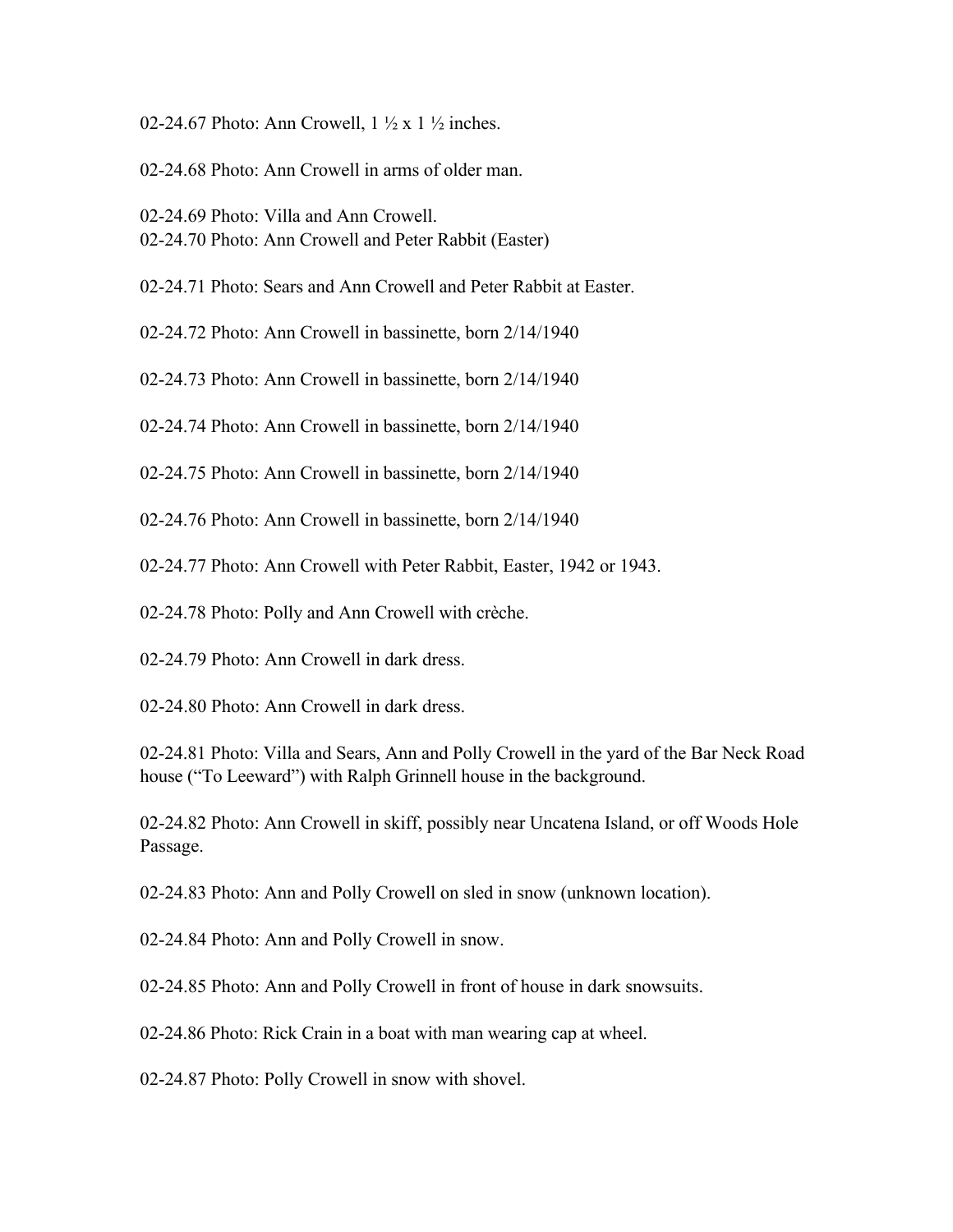02-24.88 Photo: Ann and Polly Crowell in snow with sled.

02-24.89 Photo: Ann and Polly Crowell in front of house in dark snowsuits.

02-24.90 Photo: Ann or Polly Crowell in snow, snowsuit covered with snow.

02-24.91 Photo: Ann or Polly Crowell in snowsuit.

02-24.92 Photo: Ann and Polly Crowell in front of house.

02-24.93 Photo: Ann or Polly Crowell in snow.

02-24.94 Photo: Polly in ruffled collar.

02-24.95 Photo: Skip and Ann Crowell. Skip is in snowsuit, Ann is in a plaid coat with velvet collar.

02-24.96 Photo: Ann and Polly Crowell in snowsuits in tree.

02-24.97 Photo: Ann Crowell, Fall 1945 (School photo?)

02-24.98 Photo: Lucia Crain, smiling. Barnard, Sumner & Putnam Photo, Worcester, Massachusetts.

02-24.99 Photo: Lucia Lee Crain, looking up, near fancy doorknob.

02-24.100 Photo: Lucia Crain in snowsuit and cap.

02-24.101 Photo: Polly Crowell in snowsuit standing next to old-fashioned child's sled.

02-24.102 Photo: Snow suited child with shovel in snow with Victorian houses across the road.

02-24.103 Photo: Ann, Polly and Skip, late 1940s, at swing set.

**Various Family Photos Folder 2: (medium and small photos)**

#### **All photos are black and white in this folder, color photos noted as exceptions.**

02-24.116 Photo: Ann Crowell as a baby, bare torso, lying on blanket, front view, smiling. 4 7/16 x 6 7/16 inches.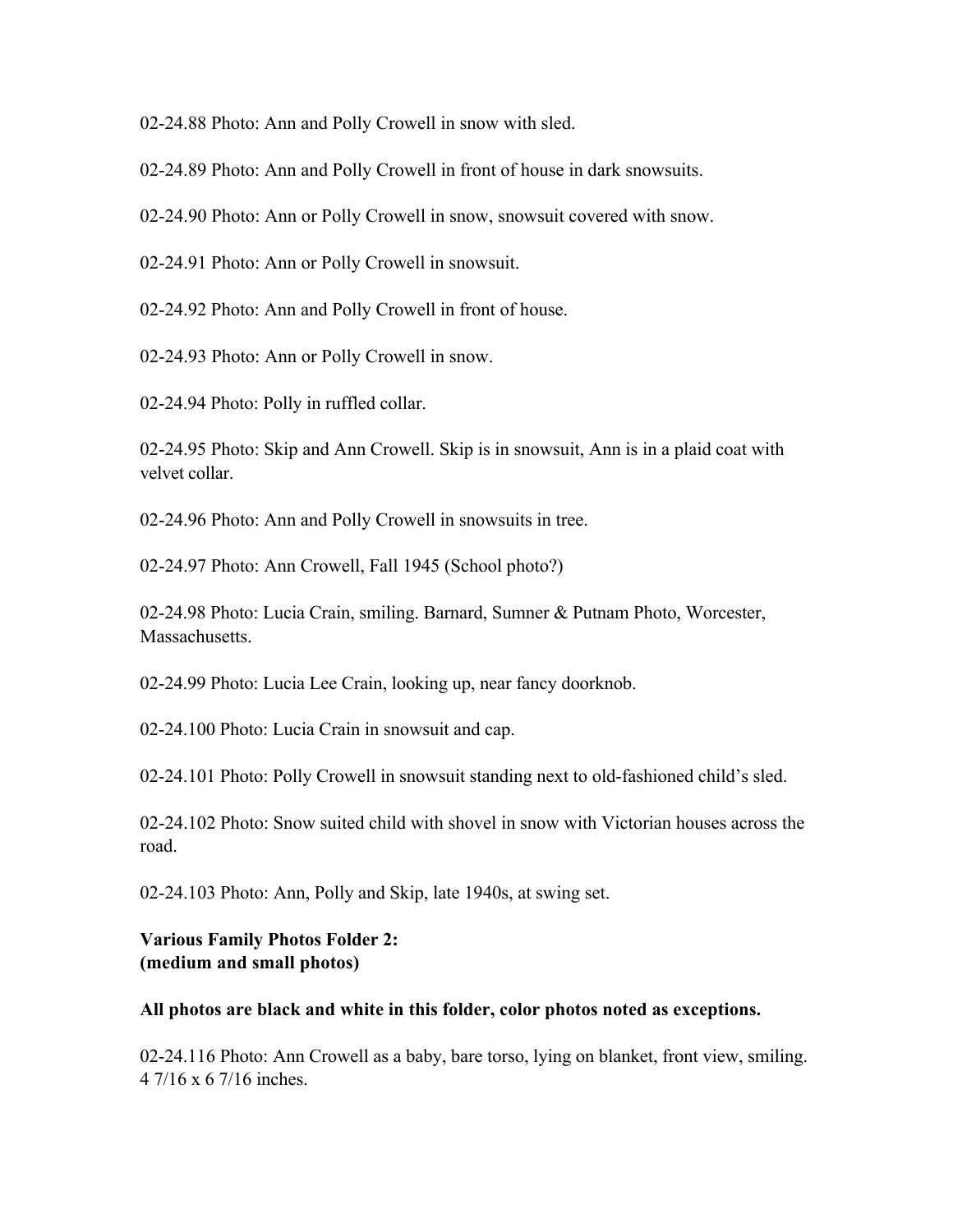02-24.117 Photo: Ann Crowell looking over shoulder in sun suit. 2 7/8 x 3 5/16 on 3  $\frac{1}{2}$  x 3 7/8 inch paper.

02-24.118 Photo: Ann Crowell in hooded robe, studio photo. 5 x 7 inches.

02-24.119 Photo: Ann Crowell in Mexican painted chair with toy elephant.

02-24.120 Photo: Ann Crowell in diaper lying on blanket, serious face, side view. 6 x 8 inches.

02-24.121 Photo: Ann Crowell as a teenager, short hair.  $3 \frac{1}{2} \times 4 \frac{7}{8}$  inches.

02-24.122 Photo: Polly Crowell with band in hair (school photo?). 5 x 7 inches.

02-24.123 Photo: Polly Crowell with bangs (school photo?). 5 x 7 inches.

02-24.124 Photo: Skip Crowell on steps of Ohio house. Color print, 2 3/16 x 3 3/16 inches.

02-24.125 Photo: Skip Crowell in striped T-shirt, 1950s (school photo?). 5 x 7 inches.

02-24.126A Photo: Ann Crowell (left), Rick Crain (center) and Polly Crowell (right), girls in smocked dresses, Rick in overalls. Photo by Edwin Gray, Falmouth, Massachusetts. 4 x 6 inches.

02-24.126B Photo: Ann Crowell (left), Rick Crain (center) and Polly Crowell (right), girls in smocked dresses, Rick in overalls. Photo by Edwin Gray, Falmouth, Massachusetts. 4 x 6 inches (written on reverse:"3 old rascals").

02-24.127 Photo: Ann Crowell, Skip Crowell and Polly Crowell in front of fireplace of Ohio house, stockings on mantle, December 1947. 3 ¼ x 2 ½ inches on 3 7/8 x 3 1/8 inch paper.

02-24.128 Photo: Crowell children and an adult (?) in rabbit costumes, with chequered shirts and a chequered apron on adult.

02-24.129 Photo: Penikese Island (?) beach with picnickers.

02-24.130 Photo: Penikese Island, Crowells and Littles, Villa on right.

02-24.131 Photo: Rick and Lucia Crain in front of white house with dark shutters.

02-24.132 Photo: Sears Crowell, Skip Crowell and two Little children on Catboat 'Gnome'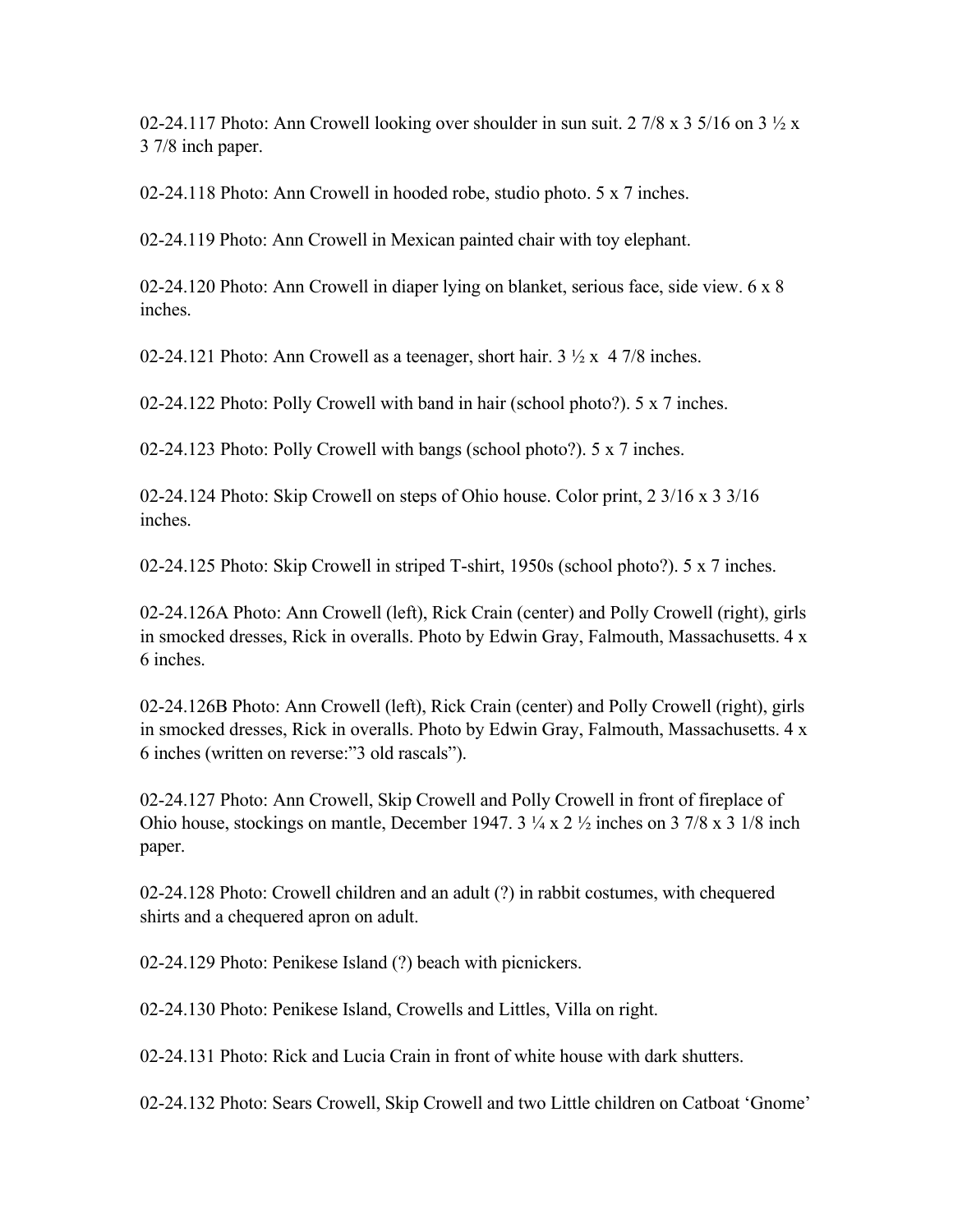in Great Harbor, Woods Hole.

02-24.133 Photo: Girls on bowsprit of Catboat 'Gnome' in Great Harbor, Woods Hole.

02-24.134 Photo: Mertie Crowell in stern of skiff, Sears Crowell, Prince Sears Crowell, at Tarpaulin Cove annual Woods Hole Yacht Club picnic.

02-24.135 Clipping: Ann, Polly and Sears Crowell at Indiana University concert, c.1951.

02-24.136 Card: 3 copies of Christmas Card with Skip, Polly and Ann Crowell sitting on fence, c.1950. 1 7/8 x 1 7/8 inch print on 4  $\frac{1}{2}$  x 5  $\frac{1}{2}$  inch card.

02-24.137 Photo: Crowell children and Villa (?) sitting on railing of step in woodland setting,  $2 \frac{1}{2} \times 3 \frac{1}{2}$  inches.

02-24.138 Photo: Crowell children at rustic building with huge water wheel,  $2 \frac{1}{2} \times 3 \frac{1}{2}$ inches.

02-24.139 Photo: Skip Crowell by the side of the road in the country,  $2 \frac{1}{2} \times 3 \frac{1}{2}$  inches.

02-24.140 Photo: Skip Crowell by the side of the road in the country,  $2 \frac{1}{2} \times 3 \frac{1}{2}$  inches.

02-24.141 Photo: Ann and Skip Crowell in pajamas (near Christmas tree?).

02-24.142 Photo: Child in front of white "Cape" house and sled in snow.

02-24.143 Negatives: for 02-24.137 to 02-24.142.

02-24.144 Photo: University School, Bloomington, Indiana, class photo with Ann Crowell in  $3^{\text{rd}}$  row, second from right. 6 3/8 x 4  $\frac{1}{2}$  on 5 x 7 inch paper.

02-24.145 Photo: University School, Bloomington, Indiana, class photo (kindergarten or first grade?) with Skip Crowell in  $1<sup>st</sup>$  row, second from left. 5 x 7 inches over all.

02-24.146 Photo: University School, Bloomington, Indiana, class photo (kindergarten or first grade?) with Skip Crowell in 2nd row, second from right. 5 x 7 inches over all.

02-24.228 Photo: baby on changing table, in cardboard holder.

### **Cousins Folder:**

**All photos are black and white in this folder.**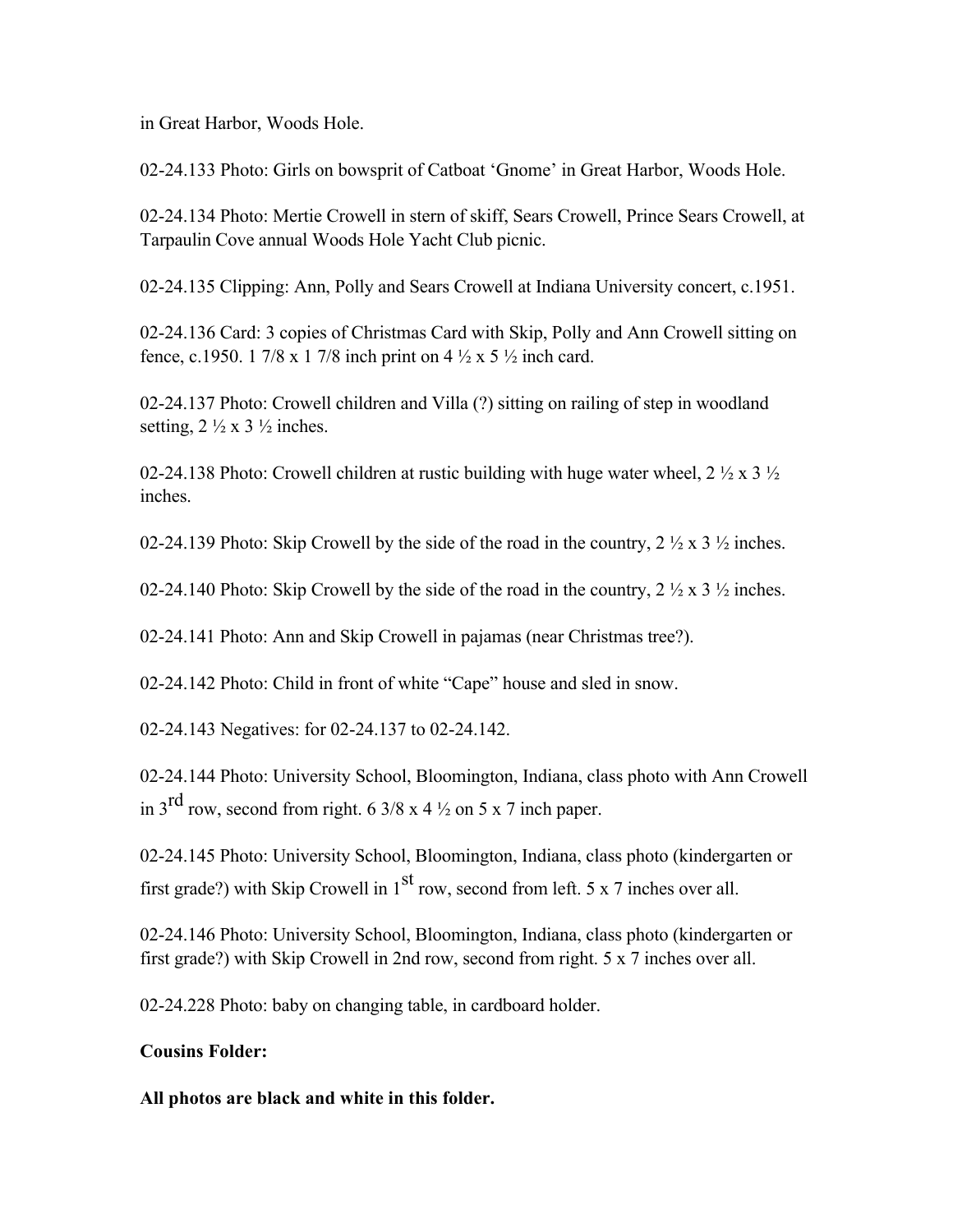02-24.147 Photo: Brodhead family, 1949: Betty, Tahme, Ginny and Tom Brodhead. 5 ¾ x  $3\frac{1}{2}$  inches.

02-24.148 Card: Christmas card from the Baileys (Villa's brother's children): Phyllis, Ernest and Barbara,  $3 \times 2$  inches on  $4 \frac{1}{2} \times 5 \frac{1}{2}$  inch card.

02-24.149 Card: Christmas card from the Baileys, 1950.

### **Family Friends: Photos and Cards**

### **All photos are black and white in this folder, exceptions noted.**

02-24.150 Photo: Payson and Barbara Little on boat in Great Harbor, Woods Hole. 4 ¾ x 2 5/8 inches on 5 9/16 x 3 ½ inch paper.

02-24.151 Photo: Barbara Little lying on a big rock on the beach. 4 13/16 x 3 1/8 on 5  $\frac{1}{4}$  x  $3\frac{1}{2}$  inch paper.

02-24.152 Photo: Payson Little on beach with picnic items. 3 7/8 x 3 ½ inches.

02-24.153 Card: Christmas card: the Little family children (7) at the piano with baby lying on top.  $3 \frac{3}{8} \times 2 \frac{5}{8}$  on  $4 \frac{1}{4} \times 5 \frac{1}{2}$  inch card.

02-24.154 Card: Christmas card, the Little family children (6). Payson, left, Eric in front, Ann, right. 3 13/16 x 2 11/16 on 5  $\frac{1}{2}$  x 4  $\frac{1}{4}$  inch card.

02-24.155 Photo Card: Woman (Barbara Little?) walking on dirt road in woods. Labeled "Walking On", "Prudence Island, 1984" (Prudence Island is in Narragansett Bay and is Barbara's ancestral home).  $3\frac{1}{2} \times 5$  inches color print on  $3\frac{1}{2} \times 6\frac{7}{8}$  inch card.

02-24.156 Card: Hammond family Christmas card, 1949. 3 x 2 inches on 4  $\frac{1}{4}$  x 5  $\frac{1}{2}$  inch card.

02-24.157 Card: Longley family Christmas card, 1949. 1  $\frac{1}{2} \times 2$  3/8 inches on 4  $\frac{1}{4} \times 5 \frac{1}{2}$ inch card.

02-24.158 Card: hand painted card of mermaid, sea horse, lobster and fish around a Christmas tree, from Grace and Torey.  $6\frac{3}{4}x5$  inches.

02-24.159 Note to Ann Crowell, December 28, 1949 from Mrs. Beatty (neighbor on S. Mitchell Street, Bloomington, Indiana) with colored butterflies and flowers.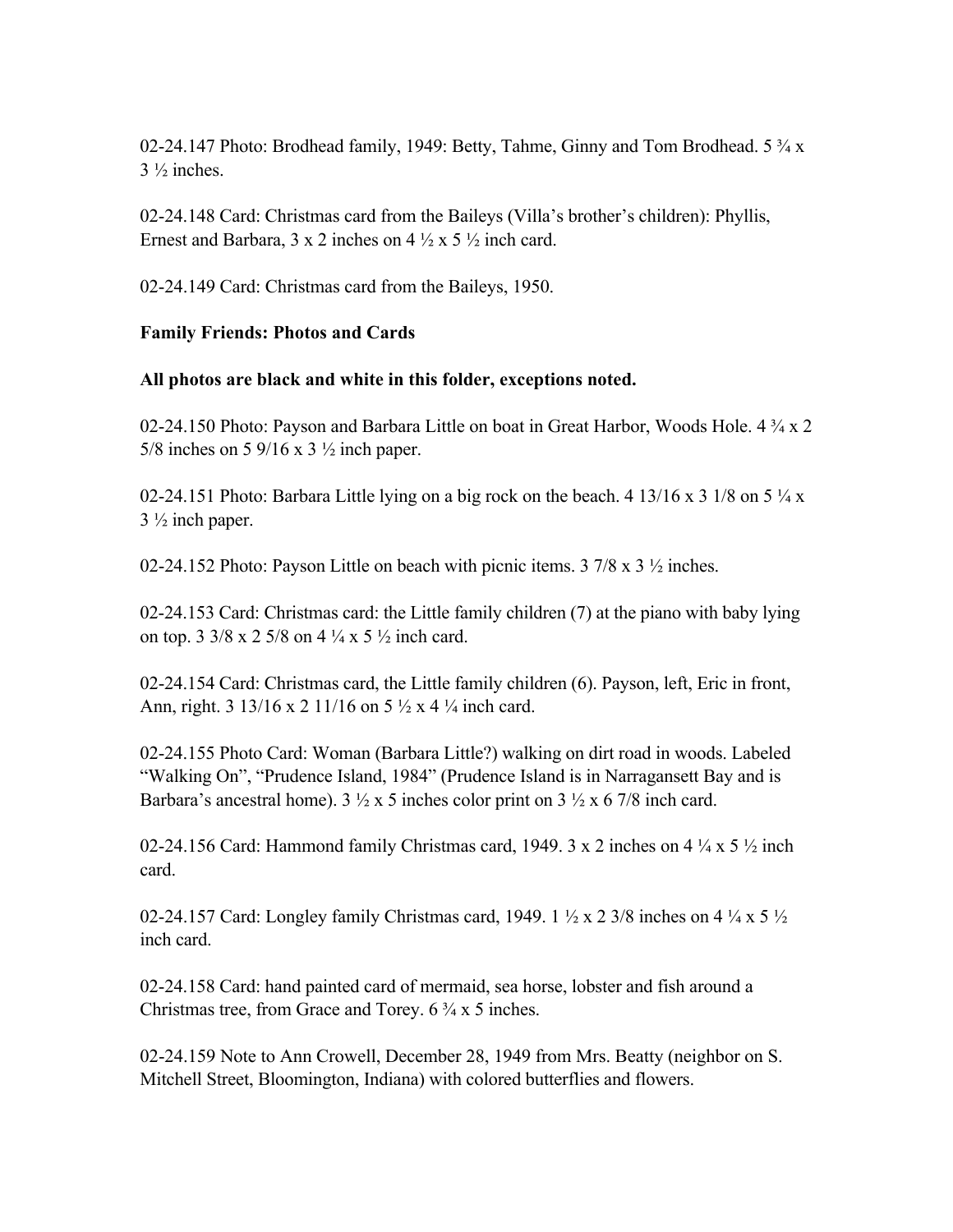02-24.160 Postcard: Wharf scene, Provincetown, Massachusetts. Note to Sears and Villa from Lucy, 1950.

# **BIRD BANDING:**

# **GLASS PLATES (black and white lantern slides)**

*The family (Prince Sears Crowell, Ethel Moody Crowell and Sears) used to visit Penikese Island and band terns.*

02-24.106 Glass Plate Positive: Baby Tern, labeled "8", 3 ¼ x 4 inches, bound with black paper tape.

02-24.107 Glass Plate Positive: Baby tern being held in unidentified person's hands, (labeled "9",  $3\frac{1}{4}x$  4 inches, bound with black paper tape.

02-24.108 Glass Plate Positive: Rocks, with "fly" tent shelter on beach, two persons under tent, probably Ethel Moody Crowell and Sears Crowell, labeled "10", 3 ¼ x 4 inches, bound with black paper tape.

# **GLASS PLATE NEGATIVES**

02-24.109 Glass Plate Negative: labeled on paper envelope: "W34 7, Camp, Jack Hammond working at table, p. 94 Wellcome", photo shows rocks, fly tent and cove, with dunes and spartina grass in foreground, 4 ¼ x 3 3/8 inches, unbound.

02-24.110 Glass Plate Negative: photo of young woman, unlabeled, 4 ¼ x 3 3/8 inches, unbound.

02-24.111 Glass Plate Negative: photo of young man with glasses, unlabeled,  $4\frac{1}{4} \times 3\frac{3}{8}$ inches, unbound.

# **FILM NEGATIVES:**

02-24.112 Negative: man with brimmed hat, sitting in dunes, 3 1/16 x 4 1/8 inches.

02-24.113 Negative: man with brimmed hat, sitting in dunes with bird (tern) caught in net, 3 1/8 x 4 1/8 inches.

02-24.114 Negative: three men sitting on beach, 3 1/8 x 4 1/8 inches.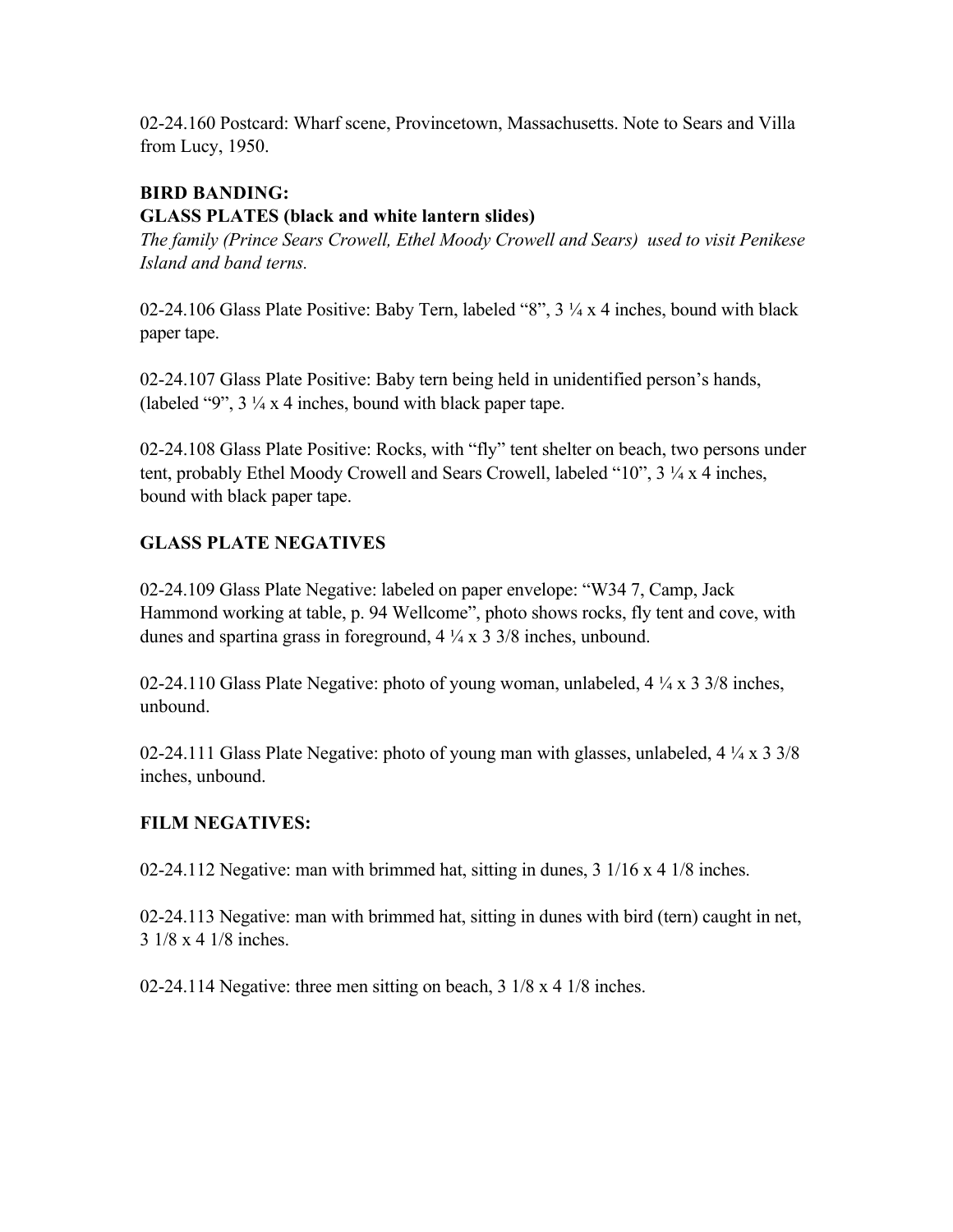# **BOX 6: (upright archival box) UNFRAMED PHOTOS HISTORIC FAMILY PHOTOS:**

# **19th and Early 20th Century Historic Family Photos Folder: All photos are black and white in this folder, color photos noted as exceptions.**

02-24.104 Photo: Ethel Moody as a baby in eyelet dress seated on a paisley shawl. Mounted small cabinet card:  $2 \frac{3}{8} \times 3 \frac{13}{16}$  albumen print on  $2 \frac{1}{2} \times 4 \frac{1}{8}$  inch brown card with rounded corners and gilt edges.

02-24.105 Photos: "Aunt Abbie" at 10 months, three of Abbie bareheaded, one with cap, one with fur hood.: 5 round-matted photos on a strip inside a long mat-card, stamped with fleur-de-lis below each opening. Faded to sepia. Photos on strip  $1 \frac{3}{4} \times 1 \frac{1}{2}$  inches.

02-24.162 Photo: Carte-de-visite in small glassed frame of woman, c. 1870s, 3 x 4 1/8 inches.

02-24.163 Photo: Captain Prince Sears Crowell (1813-1881) of East Dennis. Carte-devisite by Black, 173 Washington Street, Boston. 2 3/8 x 4 1/8 inches.

02-24.164 Photo: Hannah D. Eldridge (1849-1872) (Azariah F. Crowell's first wife). Tintype in paper holder with red decorative lines, oval opening, mid to late 1860s (Azariah and Hannah were married in 1867).  $2 \frac{1}{2} \times 37/8$  inches, holder 47/8 x 3 3/16 inches.

02-24.165A Photo: Azariah Foster Crowell (1846-1918), cabinet card by Hardy, 493 Washington Street, Boston. Very poor condition, faded and scratched,  $4\frac{1}{4}$  x 6.

02-24.165B Photo: Azariah Foster Crowell (1846-1918), cabinet card by Hardy, 493 Washington Street, Boston. Good condition but faded,  $4\frac{1}{4}$  x 6.

02-24.166 Photo: Ruth Shiverick Crowell (1891-1970), daughter of Azariah F. Crowell and Mercy Freeman Allen Crowell. Photo in mat with oval opening, by Elmer Chickering, Boston.  $4\frac{1}{4}$  x 6 inches.

02-24.167 Photo: Polly Lauraetta Crowell (1886-1969), daughter of Azariah F. Crowell and Mercy Freeman Allen Crowell, early  $20^{th}$  century (1900-1910?), with flat lace hat and thin cotton or linen ruffled shirtwaist. Photo in black mat with oval opening, by O'Neil, New Bedford.

02-24.168A Photo: Mercy Freeman Allen Crowell (1851-1933), 1903. Albumen print, 2 ¾ x 3 ¾ inches, mounted on heavy card, 6 x 8 inches, stamped "Brady, 1903" (Orange, N.J.).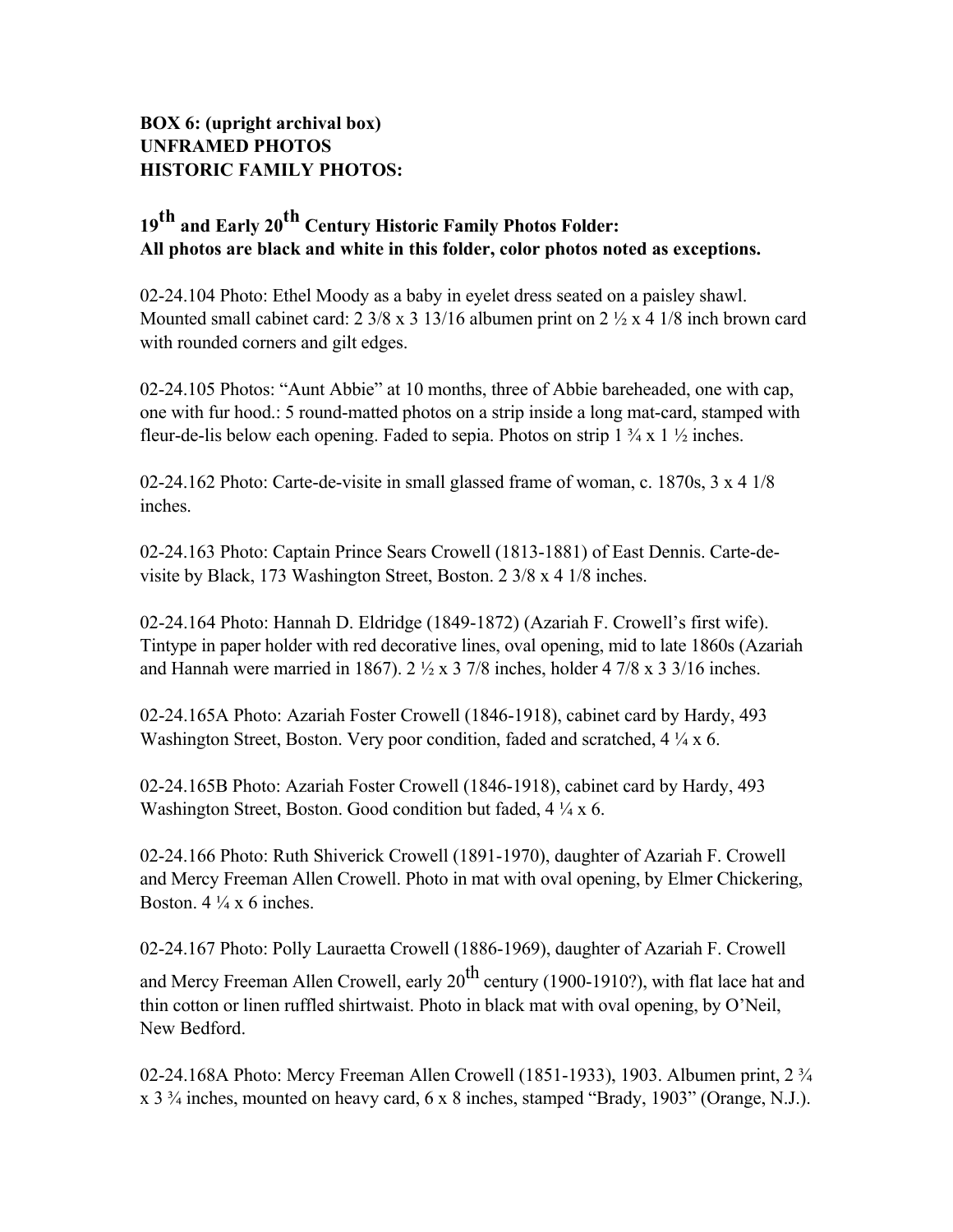02-24.168B Photo: Mercy Freeman Allen Crowell (1851-1933), 1903. Albumen print, 2 ¾ x 3 ¾ inches, mounted on heavy card, 6 x 8 inches, stamped "Brady, 1903" (Orange, N.J.).

02-24.169 Photo: Prince Sears Crowell (1881-1972) as a young man, smiling, in front of Crowell house barn. 2 7/16 x 3 15/16 inches.

02-24.170 Color photo: Flowers in room in front of painting of ?Menemsha?, December 1966, 60<sup>th</sup> anniversary of Mertie and Albert Saunders.  $3\frac{1}{2} \times 3\frac{1}{2}$  inches.

02-24.171 Photo: Schooner used for MBL picnics. Faded to brown, 3 3/8 x 5 inches.

02-24.172 Photo: Schooner used for MBL picnics. Faded to brown, 3 3/8 x 5 inches.

02-24.173 Photo: Schooner used for MBL picnics. Faded to brown, 3 3/8 x 5 inches.

02-24.174 Photo: Schooner used for MBL picnics. Faded to brown, 3 3/8 x 5 inches.

02-24.175 Postcard Photo: Persis Addy Crowell, Miss Betty and ? who taught at Attleboro (landlady and friend). Three women in a photo backdrop of a boat in ocean, with "Crescent Park" pennant on bow. 5 7/8 x 3 3/8 inches.

02-24.176 Photo: Three women playing croquet ("Bobbie, Persis & Mertie"). 5 x 3  $\frac{1}{2}$ inches.

02-24.177 Photo: Group on beach, including Mertie Saunders.  $4\frac{1}{2} \times 2\frac{3}{4}$  inches.

02-24.178 Photo: Three people on sailboat, c. 1900. 4  $5/8 \times 3 \frac{1}{2}$  inches.

02-24.179 Photo: Hannah Crowell, Mertie Saunders, Ruth Crowell near Christmas tree ? Very faded,  $3\frac{1}{4} \times 3\frac{5}{8}$  inches.

02-24.180 Photo: Summerhouse at Crowell house, Woods Hole. Very faded, 3 7/8 x 2 1/4 inches.

02-24.181 Postcard Photo: Crowell house, Woods Hole, close view. 5 3/8 x 3 ½ inches.

02-24.182 Photo: Crowell house, Woods Hole, distant view from across Water Street, with fence on top of granite block wall.  $4\frac{3}{4} \times 3\frac{3}{4}$  inches.

02-24.183 Photo: Crowell house, Woods Hole, from west.  $4\frac{1}{4}$  x  $2\frac{1}{2}$  inches.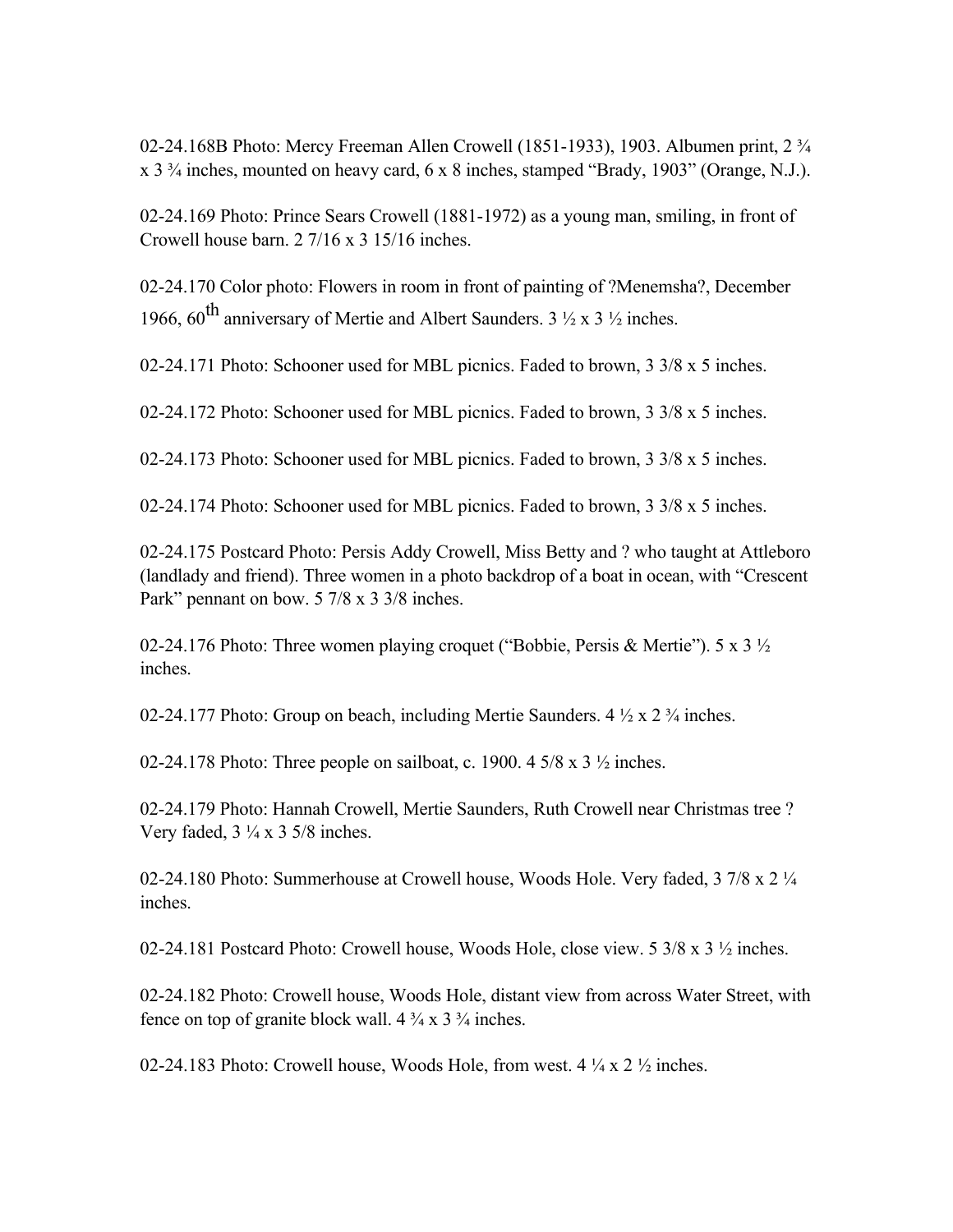02-24.184 Photo: Girl in long skirt running towards front of Crowell house. 2  $\frac{1}{2}$  x 4  $\frac{1}{4}$ inches.

02-24.185 Photo: Crowell house from west.  $4\frac{1}{4}$  x  $2\frac{1}{2}$  inches.

02-24.186 Heavy gray card  $(4\frac{1}{2} \times 2\frac{3}{4} \text{ inches})$  with mounted photo of two young children: Virginia Allison and Sears Crowell, age 2, in long dresses. 1911 calendar (1 ¾ x 1 3/8 inches) mounted on lower right.

02-24.187 Photo: Studio portrait of Elizabeth Lua Saunders Brodhead (right) and Virginia Crowell Saunders Allison (left), c. 1910-1920. 3 7/8 x 5  $\frac{1}{2}$  inch print mounted on 6 3/8 x 9 inch card. Photo by Elmer Chickering, Boston.

02-24.188 Photo: Studio portrait of Mertie Crowell Saunders, 1928, by Bachrach. 4 ¼ x 6  $1/8$  inches on embossed card  $7\frac{3}{4} \times 11\frac{3}{4}$  inches.

02-24.189 Photo: Studio portrait of Mercy Freeman Allen Crowell, early  $20^{th}$  century, by Bachrach.

02-24.225 Photo: Azariah Crowell (identified) with a group of eight men, some with badges on jackets (probably firemen - unidentified) and two fire hose reels behind, standing in a field.  $6\frac{5}{8} \times 4\frac{3}{4}$  inches.

### **Cyanotype Photos Folder:**

(many of these photos are duplicates of black and white prints in the Crowell Album, Fireproof File-C)

02-24.192 Photo: Two little girls in room with dolls: Ruth Shiverick Crowell (1891-1970) and Polly Lauraetta Crowell (1886-1969) in second floor bedroom of Crowell house, c. 1900. 3 ½ x 3 ½ inches.

02-24.193 Photo: Allan (Elisha Allan Crowell) (1884-1946) and Polly L. Crowell in formal parlor, Crowell house.  $3 \frac{1}{2} \times 3 \frac{1}{2}$  inches.

02-24.194 Photo: Three girls on sleds in snow in front of Crowell house, c.1900. 3 5/16 x 3 5/16 inches.

02-24.195 Photo: Group of young boys on lawn of Crowell house, getting ready to race. 3  $\frac{1}{2}$  x 3  $\frac{1}{2}$  inches.

02-24.196 Photo: Two boys in lawn of Crowell house.  $2 \frac{1}{4}$  x  $3 \frac{1}{2}$  inches.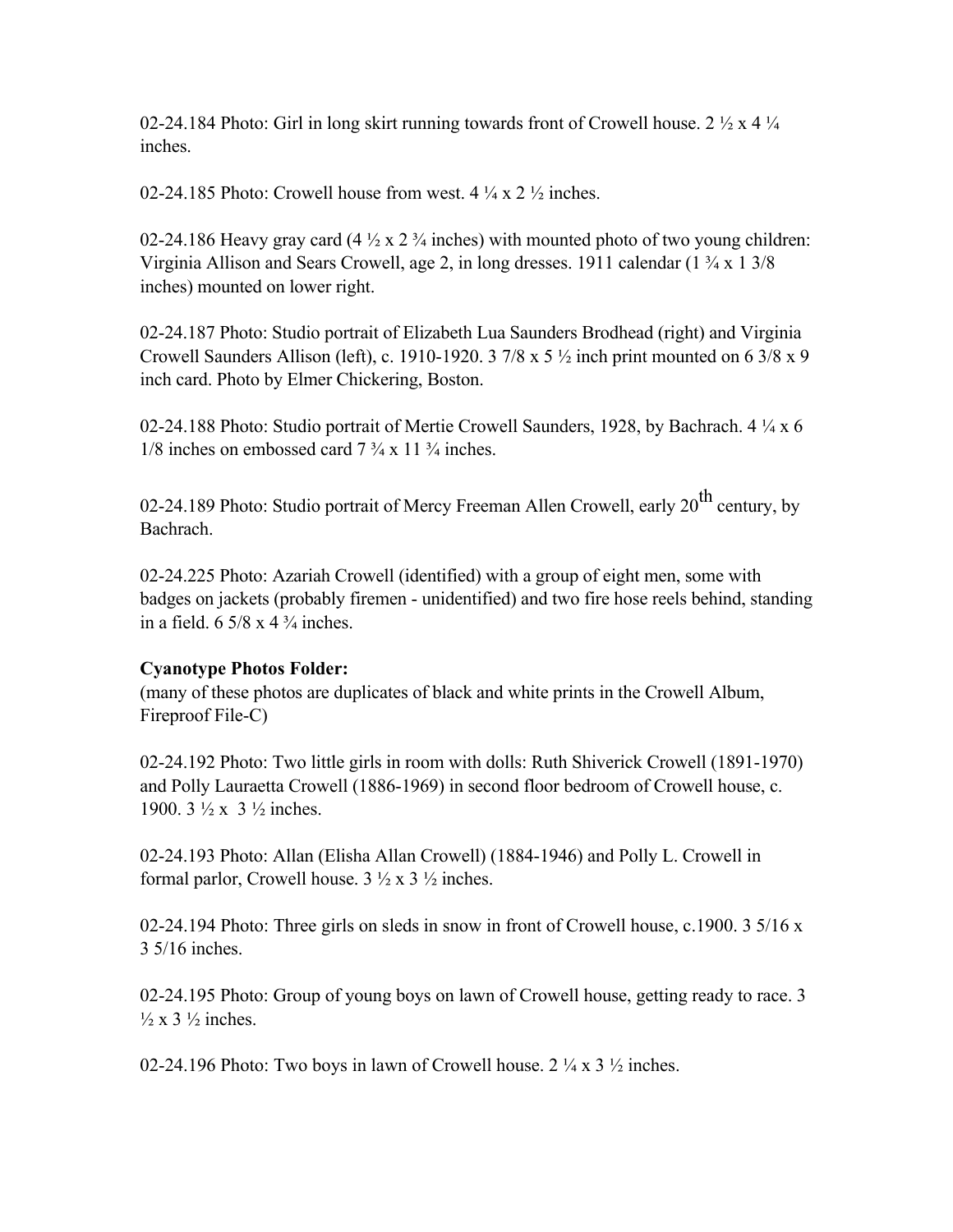02-24.197 Photo: Spritsail race, Great Harbor, close-up of two Spritsails. 3 ¾ x 5 inches.

02-24.198 Photo: VOLUNTEER, winner of the America's Cup, in Great Harbor or Woods Hole passage, probably on her way to Hadley Harbor. 3  $\frac{3}{4}$  x 5 inches.

02-24.199 Photo: Woods Hole Yacht Club with Spritsails at dock.

02-24.200 Photo: Woods Hole Yacht Club with Spritsails at dock. 3 7/8 x 5 inches.

02-24.201A, B, C Photo: Great Harbor from Butler's Point. 3 7/8 x 5 inches.

02-24.202 Photo: Glidden Tower, light exposure. 3 7/8 x 5 inches.

02-24.203 Photo: Glidden Tower, darker exposure. 3 7/8 x 5 inches.

02-24.204 Photo: Glidden Tower, darker exposure. 3 7/8 x 5 inches.

02-24.205 Photo: Glidden Tower, darker exposure. 3 7/8 x 5 inches.

02-24.206 Photo: Woods Hole School and Eel Pond. 3 7/8 x 5 inches.

02-24.207 Photo: Woods Hole School and Eel Pond. 3 7/8 x 5 inches.

02-24.208 Photo: Woods Hole School and Eel Pond. 3 7/8 x 5 inches.

02-24.209 Photo: Woods Hole School and Eel Pond. 3 7/8 x 5 inches.

02-24.210 Photo: Woods Hole School and Eel Pond. 3 7/8 x 5 inches.

02-24.211 Photo: Steamer: Sidewheeler *Martha's Vineyard* in Woods Hole Passage, 4 x 5 inches.

02-24.212 Photo: Steamer: Sidewheeler *Martha's Vineyard* in Woods Hole Passage, 4 x 5 inches.

02-24.213 Photo: Steamer: Sidewheeler *Martha's Vineyard* in Woods Hole Passage, 4 x 5 inches.

02-24.214 Photo: Side wheel Steamer *Martha's Vineyard* in Woods Hole Passage, 4 x 5 inches.

02-24.215 Photo: Nobska Point from Falmouth side.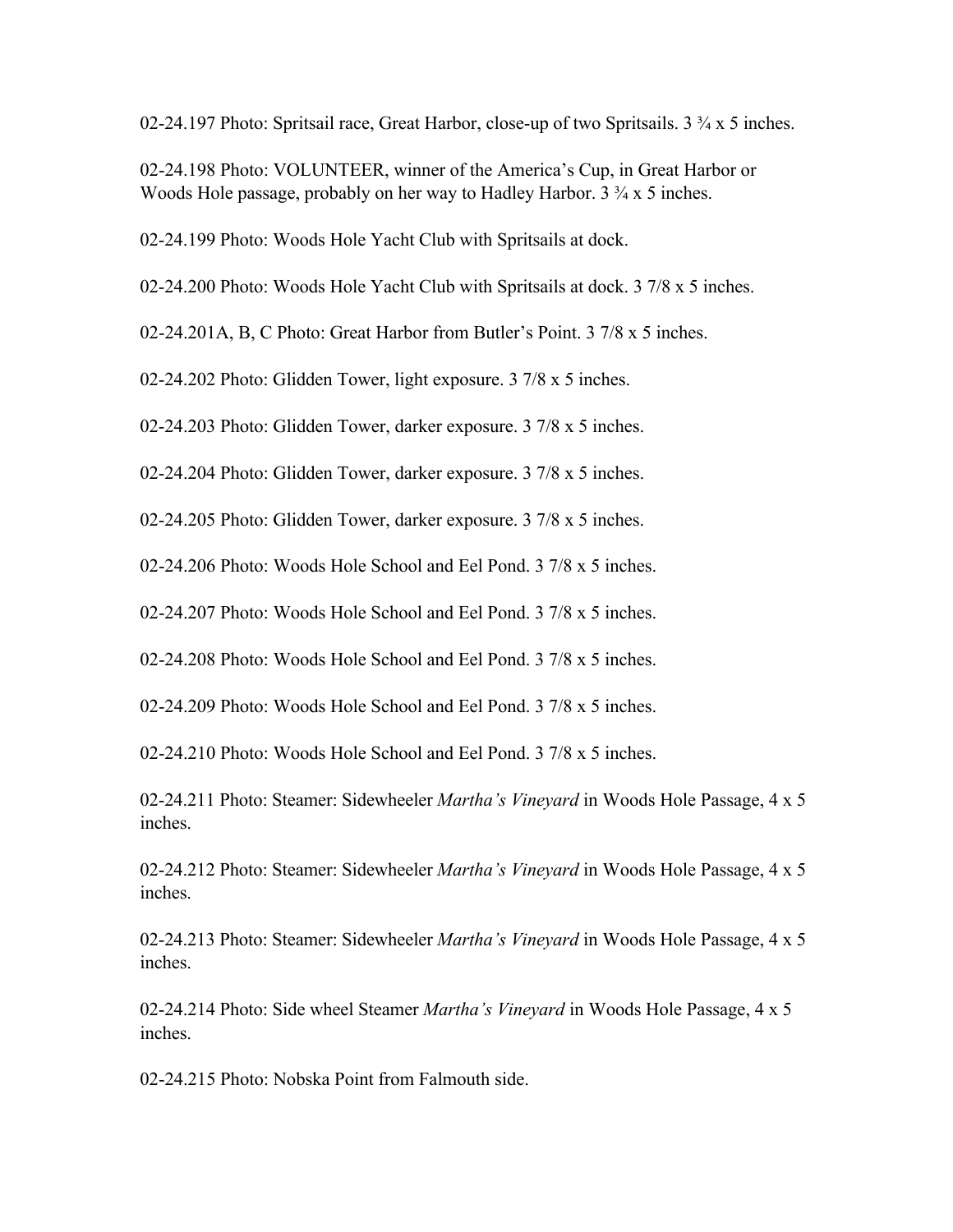02-24.216 Photo: Nobska, Falmouth-side beach on Vineyard Sound, photo taken from lighthouse, showing houses on Fay Road.

02-24.217 Photo: Nobska, Falmouth-side beach on Vineyard Sound, rocks, fisherman in skiff.

02-24.218 Photo: Buoy Yard at U.S. Lighthouse Service Station, Little Harbor with Church Street houses in background.

02-24.219 Photo: Buoy Yard at U.S. Lighthouse Service Station, Little Harbor with Church Street houses in background.

02-24.220 Photo: Crowell House from Water Street

*see also BOX 8, FAMILY PAPERS, Folder 2, Historical Family Papers, for more photos*

# **Miscellaneous Black and White Woods Hole Scenes Folder**

02-24.221 Photo: Side wheel Steamer *Gay Head* leaving ferry dock, Great Harbor. 4 15/16 x 3 1/16 inches.

02-24.222 Photo: U.S. Fish Commission and Water Street houses with Penzance Point beyond taken from MBL upper floor or roof. 5 3/8 x 3 1/8 inches.

02-24.223 Photo: Eel Pond and Do-Re-Mi houses taken from MBL upper floor or roof with Millfield Street houses over to Benjamin Edwards house on School Street in background. 5 1/8 x 3 1/8 inches.

02-24.224A Photo: Eel Pond and Do-Re-Mi houses taken from MBL upper floor or roof with Millfield Street houses over to Benjamin Edwards house on School Street in background. 5 1/4 x 3 3/8 inches.

02-24.224B Photo: Eel Pond and Do-Re-Mi houses taken from MBL upper floor or roof with Millfield Street houses over to Benjamin Edwards house on School Street in background.  $5 \frac{1}{4} \times 3 \frac{3}{8}$  inches.

02-24.226 Photo: Dr. Whitman's pigeon houses in the MBL block near "Old Main". 5 x 4 inches.

# Folder: Historical Family Photos (mostly 20<sup>th</sup> century): (list follows)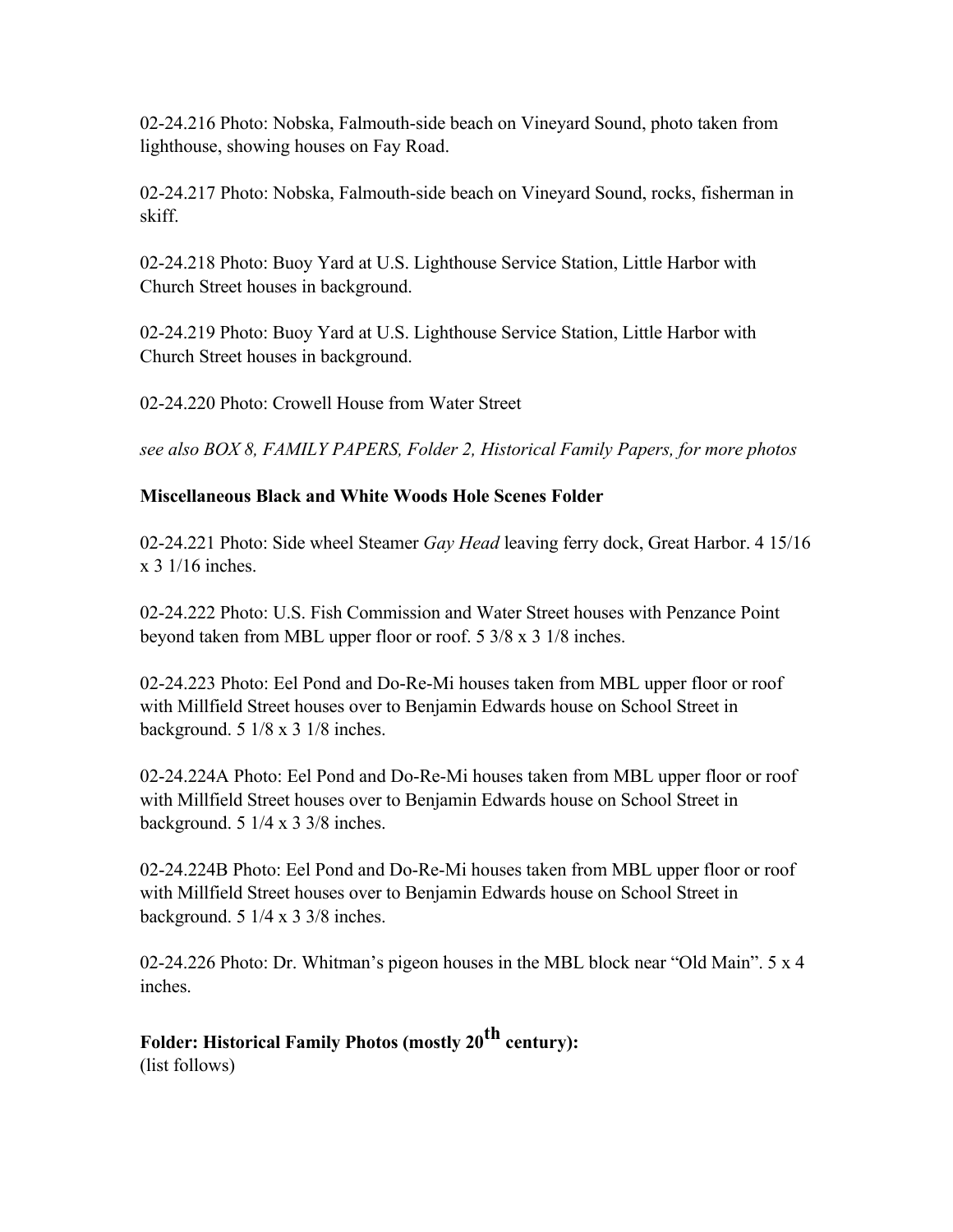02-24.234 Photo: September 14, 1887 portrait of two young women in hats. Reverse labeled: "J.A.H." (?) and "M.H.C." "Mertie?",  $2 \frac{1}{2} \times 1 \frac{1}{2}$  inches.

02-24.235 Photo: Prince Sears Crowell standing near trees, cap in hand. 3 3/8 x 2 5/16 inches.

02-24.229 Photo: Unidentified family members on the beach, late 19teens or early 1920s, 2 1/8 x 3 1/8 inches.

02-24.230 Photo: Nobska Point taken from the Glidden Tower?  $4\frac{1}{4} \times 3\frac{5}{8}$  inches.

02-24.231 Photo: Three women, a man and a boy, c. 1900-1910, on lawn in front of vinecovered porch, 4 1/8 x 2 3/8 inches

02-24.232 Photo: Two men and four women on beach, c. 19teens or early 1920s,  $3\frac{1}{2} \times 2$  $\frac{1}{2}$  inches

02-24.233 Photo: Large family group posed indoors, 1930s.  $5\frac{1}{2} \times 3\frac{1}{4}$  inches.

02-24.234A & B Photo: by Dorothy Crossley, of three generations of Prince Sears Crowells (Prince, Sr., Sears and Prince Sears Crowell III) on knockabout *Elf.* 4 3/8 x 6 ½ inches. Signed on bottom border: "Dorothy I. Crossley".

02-24.235A Photo: Prince Sears Crowell and Ethel Crowell with cane, both with name tags, in old age at an outdoor WHOI event with folding wooden chairs. 8 x 10 inches.

02-24.235B Photo: Prince Sears Crowell and Ethel Crowell with cane, both with name tags, in old age at an outdoor WHOI event with folding wooden chairs. 8 x 10 inches.

02-24.236A Photo: Prince Sears Crowell and Ethel Crowell with cane, both with name tags, in old age at an outdoor WHOI event with folding wooden chairs. 8 x 10 inches, cropped as a portrait with background removed. 8 x 10 inches.

02-24.236B Photo: Prince Sears Crowell and Ethel Crowell with cane, both with name tags, in old age at an outdoor WHOI event with folding wooden chairs. 8 x 10 inches, cropped as a portrait with background removed. 8 x 10 inches.

02-24.236C Photo: Prince Sears Crowell and Ethel Crowell with cane, both with name tags, in old age at an outdoor WHOI event with folding wooden chairs. 8 x 10 inches, cropped as a portrait with background removed. 8 x 10 inches.

Letter from Mary Sears about photos 235 and 236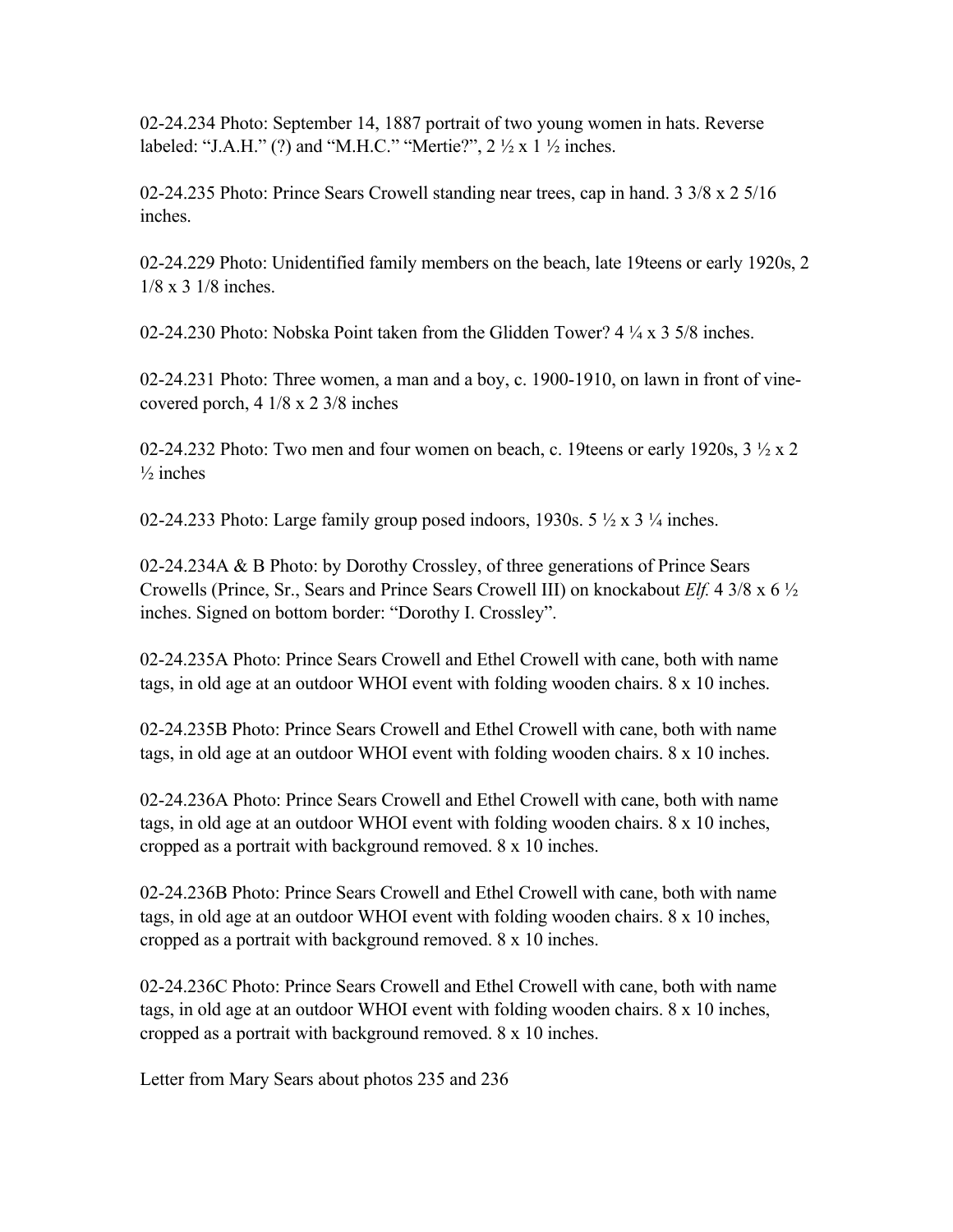02-24.237 Photo: Cape Cod Knockabout 29 near U.S. Fisheries buildings in Great Harbor,  $3\frac{1}{2}$  x 2  $\frac{1}{2}$  inches.

02-24.238 Photo: Crowell house on Albatross Street, 4 ¾ x 3 inches

1. Postcard from Mt. Greylock, early 1900s, to Miss Ruth Crowell, Wood Hole (sic), Mass.

2. Postcard from the Gaspé from E. , n.d., addressed to Mrs. Albert Saunders, Westerly, R.I.

3. Postcard of the White Star Line *Berengaria* from Prince (Crowell), n.d., addressed to Mrs. Albert Saunders, Westerly, R.I.

4. Postcard from The Old Hill, Quonoshontaug, R.I., 1905?, to Miss Ruth Crowell, Woods Hole, Mass.

5. Postcard from The Island, Tilton, N.H., 1905, to Miss Ruth Shiverick Crowell, Woods Hole, Massachusetts.

6. Postcard from Suncook, N.H. to Miss Ruth Crowell, Woods Hole, Massachusetts.

7. Postcard of Mt. Ascutney, Vermont, 1906, to Miss Ruth Crowell, Woods Hole, Massachusetts.

8. Postcard from the Hotel Ramsdell, Warren, Massachusetts, 1908, to Miss Ruth Crowell, Woods Hole, Massachusetts.

9. Postcard of the *S.S. California* at Morro Castle, Havana, Cuba, 1937, addressed to Mrs. Albert Saunders, Westerly, R.I.

10. Postcard from Brookgreen Gardens, South Carolina, 1950, to Mrs. Albert Saunders, West Medway, Massachusetts.

# **Folder: Family Photos and Sailing Photos taken from "To Leeward" All photos are black and white in this folder**

02-24.239 Photo: Elizabeth Saunders, Virginia Saunders and Sears Crowell at side of Crowell House, c. 1911-1912

02-24.240 Photo-Postcard: Polly Crowell, Priscilla Saunders, Persis Crowell, Elizabeth Saunders, Sears Crowell, Ruth Crowell, Virginia Saunders, c. 1918-1920

02-24.241 Photo: Prince, Skip and Sears Crowell in knockabout, Great Harbor, "Driftwood" in background. Photo by Dorothy I. Crossley.

02-24.242 Photo: Knockabout in Great Harbor, sail number 29.

02-24.243 Photo: Knockabout in Great Harbor.

02-24.244 Photo: Catboat *Gnome* in Great Harbor with "To Leeward" in background. Photo by Dorothy I. Crossley.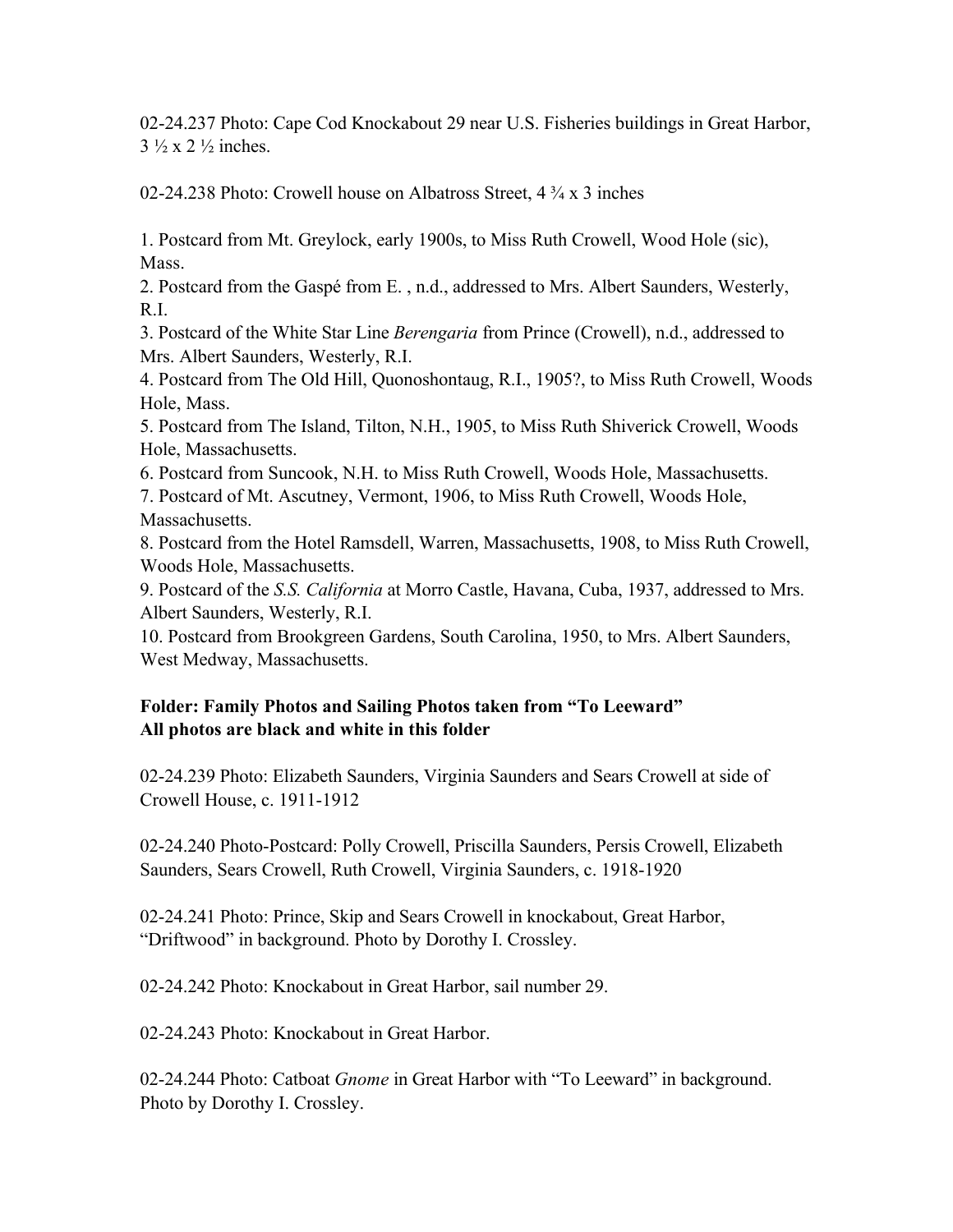02-24.245 Photo: Prince Sears Crowell giving an O'Day sailor promotion to Sarah Isenberg (younger girl) and unknown older girl, c. 1959-1961. Photo by Dorothy I. Crossley.

02-24.246 Photo: Prince Sears Crowell in small sailboat with child, Crane house and "Driftwood" in background. Photo by Dorothy I. Crossley.

02-24.247 Photo: Group of young people and children performing a play.

# **OLIVE CROWELL BEVERLY COLLECTION (03-12) Crowell Family Photos and Woods Hole Scenes**

### **All photos are black and white in this folder**

03-12.1 Photo: Tintype in holder with oval opening, red decoration of blonde boy in low belted suit, big bow and ruffle at neck, holding straw hat

03-12.2 Photo: Ruth Crowell in white shirtwaist and skirt with dark tie-scarf (c.1900-1910)

03-12.3 Photo: Ruth and Polly Crowell and friend in deep crowned hats and winter coats, c. 1920s

03-12.4 Photo: Ruth and Polly Crowell talking with woman in printed dress, c. 1940s-1950s

03-12.5 Photo: Wedding group at Olive Crowell's marriage to Carlton Beverly, June 14, 1941. Photo by Stanley G. Chilson, Franklin, Mass.

03-12.6 Photo: Cyanotype of Eel Pond with Woods Hole School (another copy in Crowell album)

03-12.7 Postcard: School and Main Streets, Woods Hole, looking up the street, Shiverick house and Hotel Avery at corner. Policeman and man in overalls in front of Shiverick house.

03-12.8 Photo: Cyanotype of School Street and fences (another copy in Crowell album)

03-12.9 Photo: Cyanotype of Woods Hole Yacht Club and spritsails (multiple copies of this in Crowell Album, etc.)

03-12.10 Photo: Lillie Building, MBL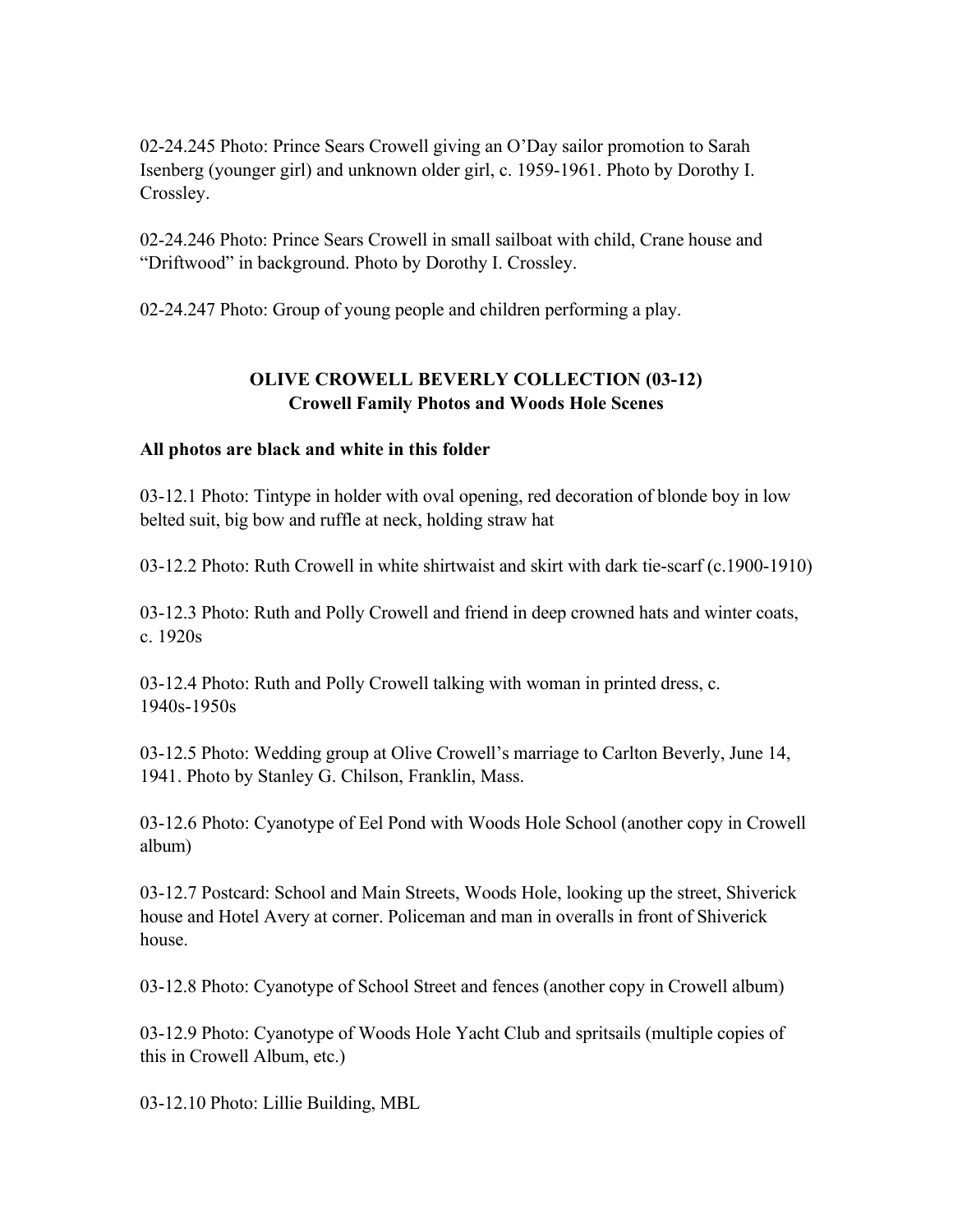- 03-12.11 Photo: Marine Resources building at MBL and Eel Pond
- 03.-12.12 Photo: MBL Street and dormitory
- 03-12.13 Photo: MBL, View over roofs towards Penzance, Buzzards Bay end
- 03-12.14 Photo: MBL, view over roofs to Penzance, Woods Hole passage end (Old Main left)
- 03-12.15 Photo: MBL, view over roofs to Penzance, Old Main at right
- 03-12.16 Photo: MBL, view from Fisheries of Lillie and houses on Water Street
- 03-12.17 Photo: Two men in front of Lillie main door at MBL
- 03-12.18 Photo: MBL, man behind hedge in front of Crane building
- 03-12.19 Postcard: Aerial view of Woods Hole
- 03-12.20 Photo: MBL, Old Main taken from Lillie upper floor
- 03-12.21 Photo: View of Eel Pond from MBL upper floor, looking towards School Street
- 03-12.22 Photo: West side of Eel Pond and Do-Re-Mi houses from upper floor of MBL
- 03-12.23 Photo: MBL, lawn behind Old Main and Water Street houses with group of people, c. 1920s
- 03-12.24 Photo: MBL Beach with Gardner Road houses in background
- 03-12.25 Photo: View of MBL Club, old Bar Neck Wharf behind Bigelow Building, Great Harbor, from upper floor of MBL
- 03-12.26 Photo: View of MBL Club, old Bar Neck Wharf behind Bigelow Building, Great Harbor, from upper floor of MBL
- 03-12.27 Photo: Candle House with Bigelow Building and MBL Club in background
- 03-12.28 Photo: Back of Bigelow Building from dock
- 03-12.29 Photo: Back of Bigelow Building from dock, view from near long shed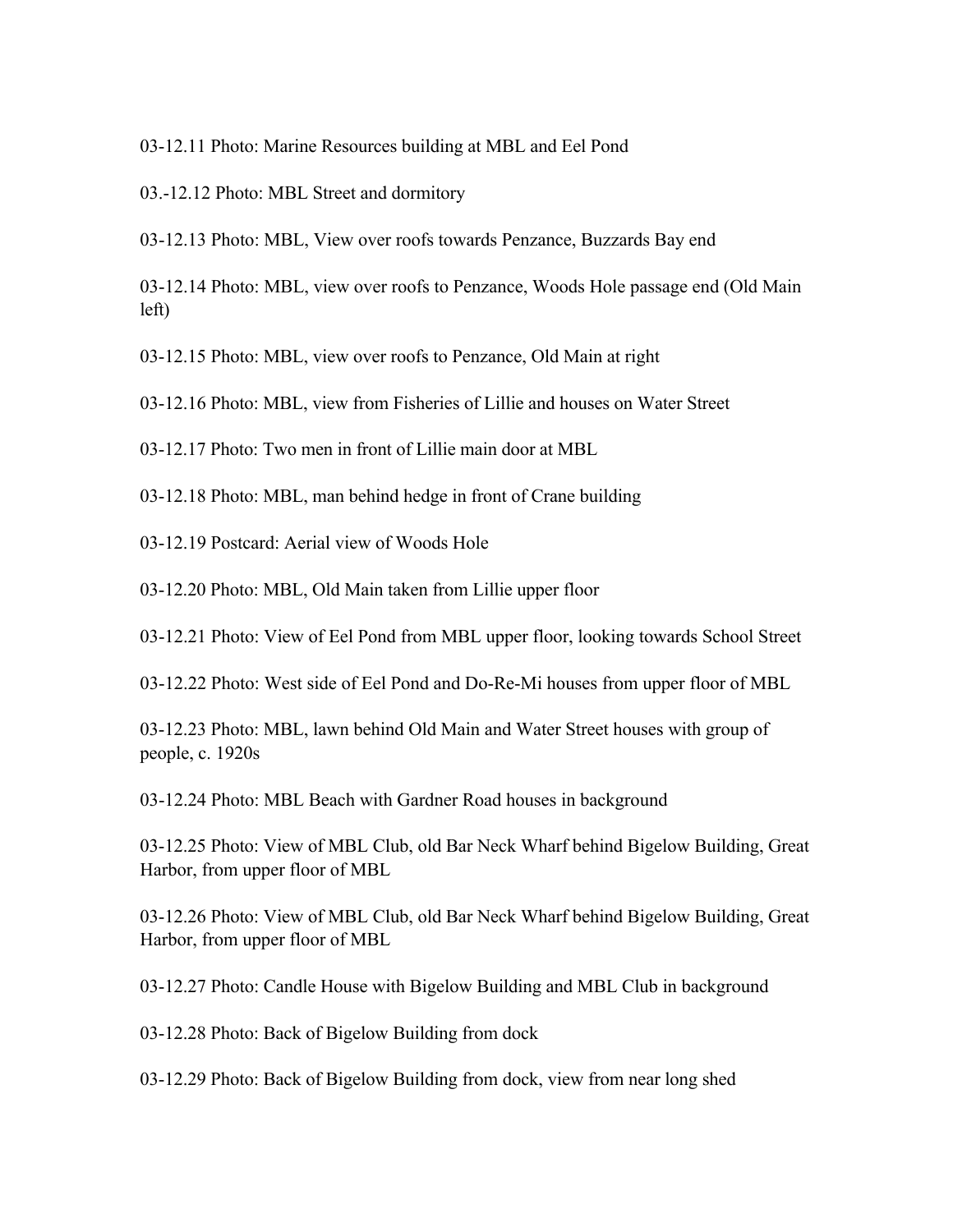03-12.30 Photo: MBL Club, Bigelow Building and dock from upper floor of MBL

03-12.31 Photo: View from upper floor of MBL towards upper Water Street showing drugstore, Shiverick, Swift houses, Community Hall, Hotel, etc.

03-12.32 Photo: View from upper floor of MBL towards upper Water Street showing drugstore, Shiverick, Swift houses, Community Hall, Hotel, etc.

03-12.33 Photo: View of Great Harbor from upper floor of MBL, showing roof of MBL Club, long shed on WHOI dock, ferry dock and steamer going out

03-12.34 Photo: Seals in Fisheries pool

03-12.35 Photo: Great Harbor from upper floor of MBL

03-12.36 Photo: Great Harbor and Woods Hole Passage from upper floor of MBL

03-12.37 Photo: Great Harbor, Devils Foot Island and partial view of Fisheries from upper floor of MBL

03-12.38 Photo: View from Fisheries of U.S. Coast Guard dock in Great Harbor

03-12.39 Photo: Great Harbor looking towards Penzance

03-12.40 Photo: View of Little Harbor looking east, railroad tracks in foreground. Written on back: "With the compliments & appreciation - Julian P. Scott, 1920."

03-12.41 Photo: View from Juniper Point of Nobska

03-12.42 Photo: View of Nobska from Glidden Tower (?)

03-12.43 Photo: View along shore of Naushon Island (?), woman standing at top of bluff

03-12.44 Postcard: West Lake and Bridge, Monponsett, Halifax, Massachusetts, addressed to Mrs. A.F. Crowell

03-12.45 Postcard: Monponsett Lake, Halifax, Massachusetts, addressed to Mrs. A.F. Crowell

03-12.46 Postcard: Charlestown Village and Sam's Hill, location unknown

03-12.47 Clipping: Acting Speaker Joseph Walsh and the Former Speaker of the House, "Uncle Joe" Cannon, playing dominoes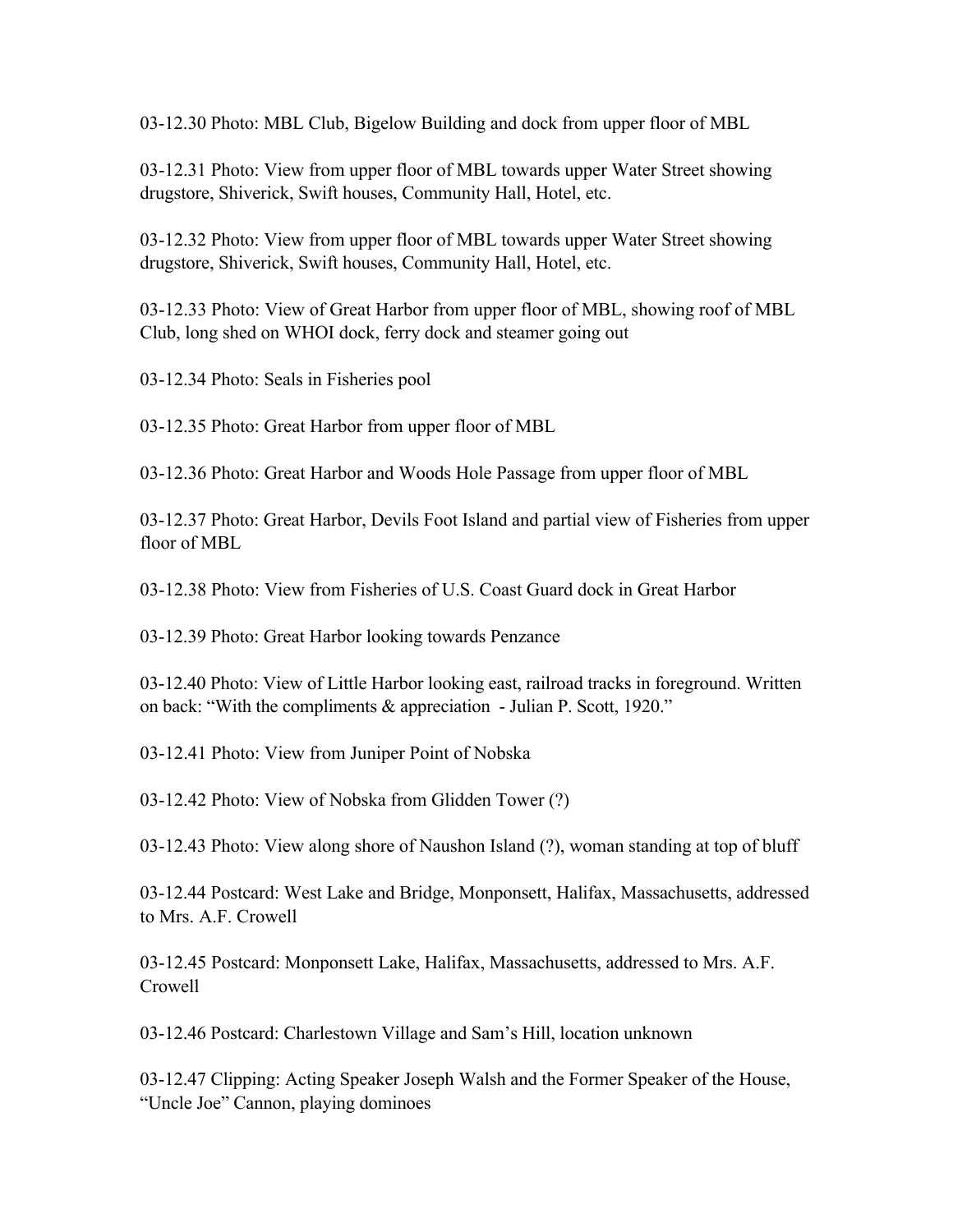# **BOX 7 FAMILY PAPERS I Correspondence, Letters, Puzzles, Memorabilia**

### **Folder 1: Old Family Letters**

1. April 19, 1903, Letter to Polly Lauraetta Crowell from her half-sister Persis Crowell.

2. May 4, 1903, Letter from Mertie Crowell at Tufts College to her sister Polly Crowell

3. August 2, 1903, Letter from "Mother" (Mercy Allen Crowell?) to the children.

4. December 18, 1904, Letter to Polly Lauraetta Crowell from her half-sister Persis Crowell.

5. Undated letter from Mertie Crowell to her mother, Mercy Allen Crowell.

6. Undated letter from Persis Crowell to her half-sister Hannah Crowell.

7. July 24, 1954, Letter from Prince Sears Crowell to Sears Crowell ("Prince, Jr.").

8. January 20, 1957, Letter from Prince Sears Crowell to Sears Crowell ("Prince, Jr.").

9. February 1, 1970, Letter from Prince Sears Crowell to Sears Crowell ("Prince, Jr.").

10. December 29, 1970, Letter (incomplete, unsigned) about family genealogy, addressed to "Prince".

11. January 2, 1971, Letter from Prince Sears Crowell, Falmouth Hospital, to his sister Mertie.

12. May 21, 1971, Letter from Aunt Mertie to Sears Crowell and family.

13. September 27, 1971 (date received), Letter from Mrs. Bailey to her daughter Villa Bailey Crowell.

14. February 2 (no year), Letter from Virginia Allison to her cousin Sears Crowell.

15. Page from day calendar May  $1<sup>st</sup>$ , 1934 with note "planted my seeds" and May  $2<sup>nd</sup>$ ,

1934 with note about Sear's  $25<sup>th</sup>$  birthday.

# **Folder 2: Letters, Cards and Photos to and from Friends of Sears and Villa Crowell**

1. August 25, 1972, Letter from Barbara Patton (?) to Sears and Villa Crowell.

2. 1982, Card with photo of Crowell house on Albatross Street in the snow ("A Cold Winter Day") from Grace and Chris Stergis.

3. August 15, 1982, Letter from Betty (no last name) to Sears and Villa Crowell.

4. 1984 Season's Greetings ("The Crowell's Annual Greeting and Report) from Sears and Villa, printed in red.

5. February 2, 1985, Stubby and Julie Rankin's Annual Groundhog Day Letter.

6. March 27, 1985, Letter from Stubby and Julie Rankin to Sears Crowell.

7. June 25, 1985, Letter (carbon copy) from Sears Crowell to Frank and Frances.

8. September 1985, Letter to Sears Crowell and others from Carl (no last name).

9. February 2, 1986, Stubby and Julie Rankin's Annual Groundhog Day Letter.

10. April 30, 1986, Christmas card (belated) from Peggy Clark Kelley to Sears and Villa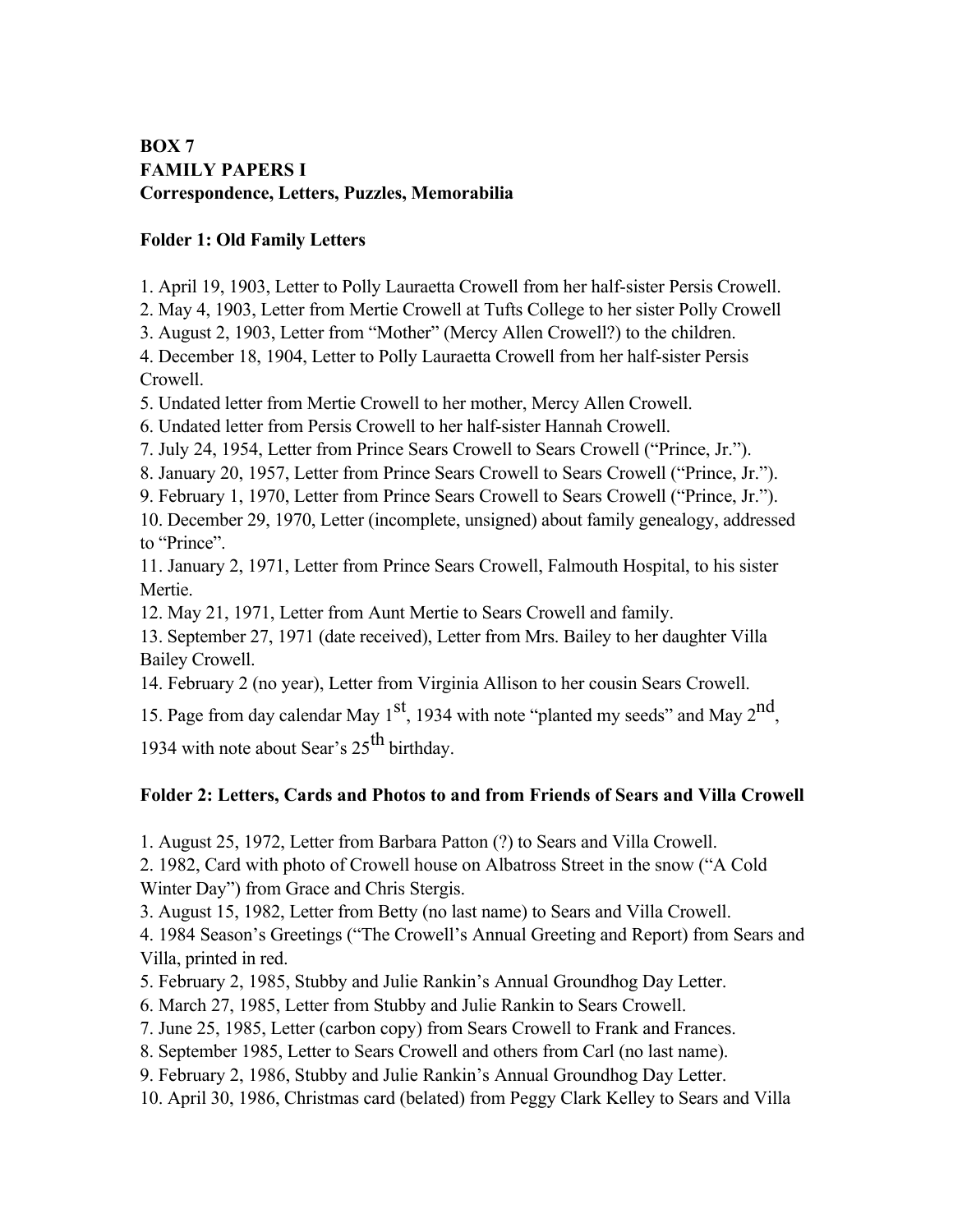Crowell.

11. September 15, 1986, Card to Sears and Villa Crowell from Betty.

12. February 2, 1987, Stubby and Julie Rankin's Annual Groundhog Day Letter.

13. December 19, 1987, Letter-Christmas card from Barbara Little to Villa and Sears

Crowell, with drawing of Little house on Albatross Street, Woods Hole on cover.

14. February 1988, Groundhog Note to Sears and Villa Crowell with Stubby Rankin's dates on front.

15. Falmouth *Enterprise*, December 16-17, 1987, Obituary for John Stewart Rankin (Stubby).

16. Undated (probably 1988) "post-groundhog day" letter from Julie Rankin.

17. April 2, 1988, Letter from Julie Rankin to Sears and Villa Crowell.

18. December 17, 1988, Letter from Barbara Little to Sears and Villa Crowell.

19. Undated Christmas card from Barbara Little to Villa and Sears Crowell, with drawing of Little house on Albatross Street, Woods Hole on cover.

20. Undated Christmas card from Barbara Little to Villa and Sears Crowell, with drawing of Little house on Albatross Street, Woods Hole on cover.

21. Undated Christmas card from Barbara Little to Villa and Sears Crowell, with drawing of angels and Buddha on cover.

22. Photo: The Little family (1990s?). Color print  $3\frac{1}{2}$  x 5 inches.

23. 1991 Christmas letter from Jean and Bob with 2 black and white photos of children and adults,  $3 \frac{1}{2} \times 5$  inches.

24. Undated (possibly 1992) Christmas card from John and Freddy Valois with enclosures about *Myth (Gloom).*

25. 1993 Christmas card from John and Elisabeth Buck.

26. Photo: Polaroid photo of Sears with unknown man and woman (1990s?).

**Folder 2A**: Card: Red and white wood or linoleum cut print of the *Mary E*, artwork done from a photo of spritsails racing in Woods Hole in Crowell Collection

**Folder 3: Correspondence from and to Frank and Frances Young 1982-1988**

**Folder 4: Correspondence with Charles R. Wyttenbach**

**Folder 5: Miss Tinkham's Barn, Summer Rental: Applications and Correspondence**

**Folder 6: Indiana University, Sears Crowell's "Annual Report" (CV or Annual Summary Report), 1952-1989**

**Folder 7: Miscellaneous Saved and Fun Items**

**Folder 8a and 8b: Paper Puzzles**

**Folder 9: Game Sheets for "Hanky Panky"**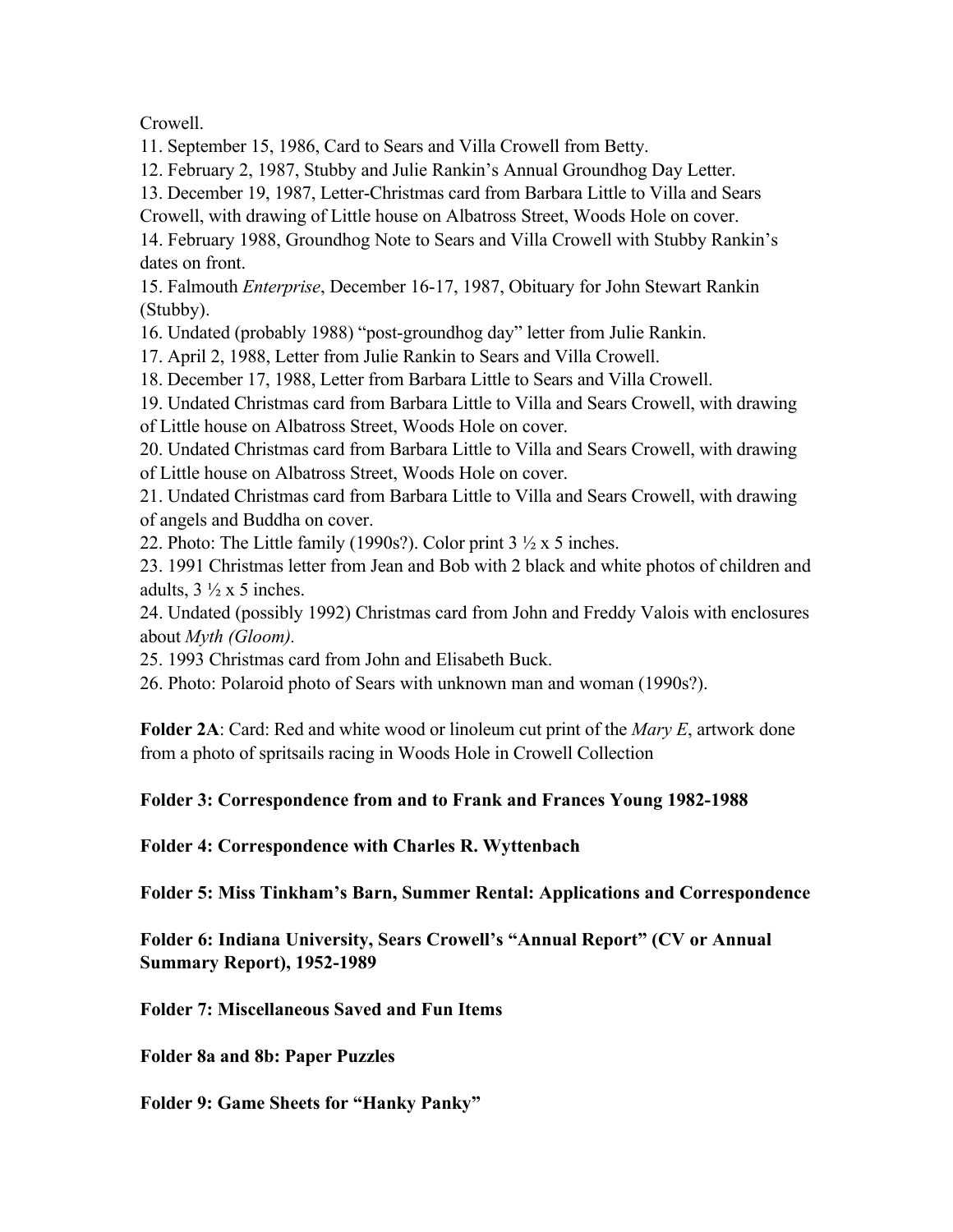**Folder 10: Correspondence between the "Carpenter" and the "Walrus", 1933-1936**

**Folder 11: The** *Rotarian***, December 1971 issue, Correspondence about cover art**

**Folder 12: Crowell Reunion Party, 1973 and 1978, Invitations, Correspondence and Lists, also Miscellaneous Correspondence and Clippings through 1980s**

**Folder 13: "Memorabilia" of Sears Crowell, mostly photos, clippings and letters about "Gloriana Indiana"** (at Indiana University's University Club in which he played a Civil War officer)

# **BOX 8 (long box) FAMILY PAPERS II** *INVERSE ROOTS* **GENEALOGY HISTORICAL FAMILY LETTERS AND PAPERS**

### **Folder 1: Letters, Notes, Final Copy, Letters Received after Publication of** *INVERSE ROOTS* **Genealogy**

# **Folder 2: Historic Family Postcards, Letters, Clippings**

1. Clipping: Death notice for (Captain) Prince Sears Crowell (probably after November 5, 1881)

2. "An Absence Minded Person", by Mertie Crowell, December 7, 1900. Pencil on ruled paper.

3. Envelope labeled "Mr. & Mrs. A.F. Crowell", containing various family members' and friends' calling cards.

4. "Report to C.E. Roll Call", Sunday July 6, 1900 "Whatever". Written by Dr. D…. (Dodge?).

5. Note to "Azzie" (Azariah Crowell) from Geo. Dodge (?).

6. Letter to Miss Mertie Crowell, Metcalf Hall, Tufts College, Mass., 1901, from "Mother".

7. Letter on thin onionskin in matching envelope addressed to Prince S. Crowell from Allan F. (?).

8. Letter from Hannah to Mertie Crowell, Dec. 30, no year.

9. Clipping: Death notice for Mrs. C.P. Brown, Harwich Port, n.d.

10. Letter, 1901, to Mr. P.S. Crowell, 2 Kearsarge Terrace, Roxbury, Mass. from a friend in Boston.

11. Letter, 1901, to "Brother Prince Crowell", written on Kappa Sigma Fraternity letterhead, from H.H. King.

12. Letter, 190?, to Mr. Prince S. Crowell, Roxbury, from Bernt Olston, Woods Hole. Typewritten page with purple ink.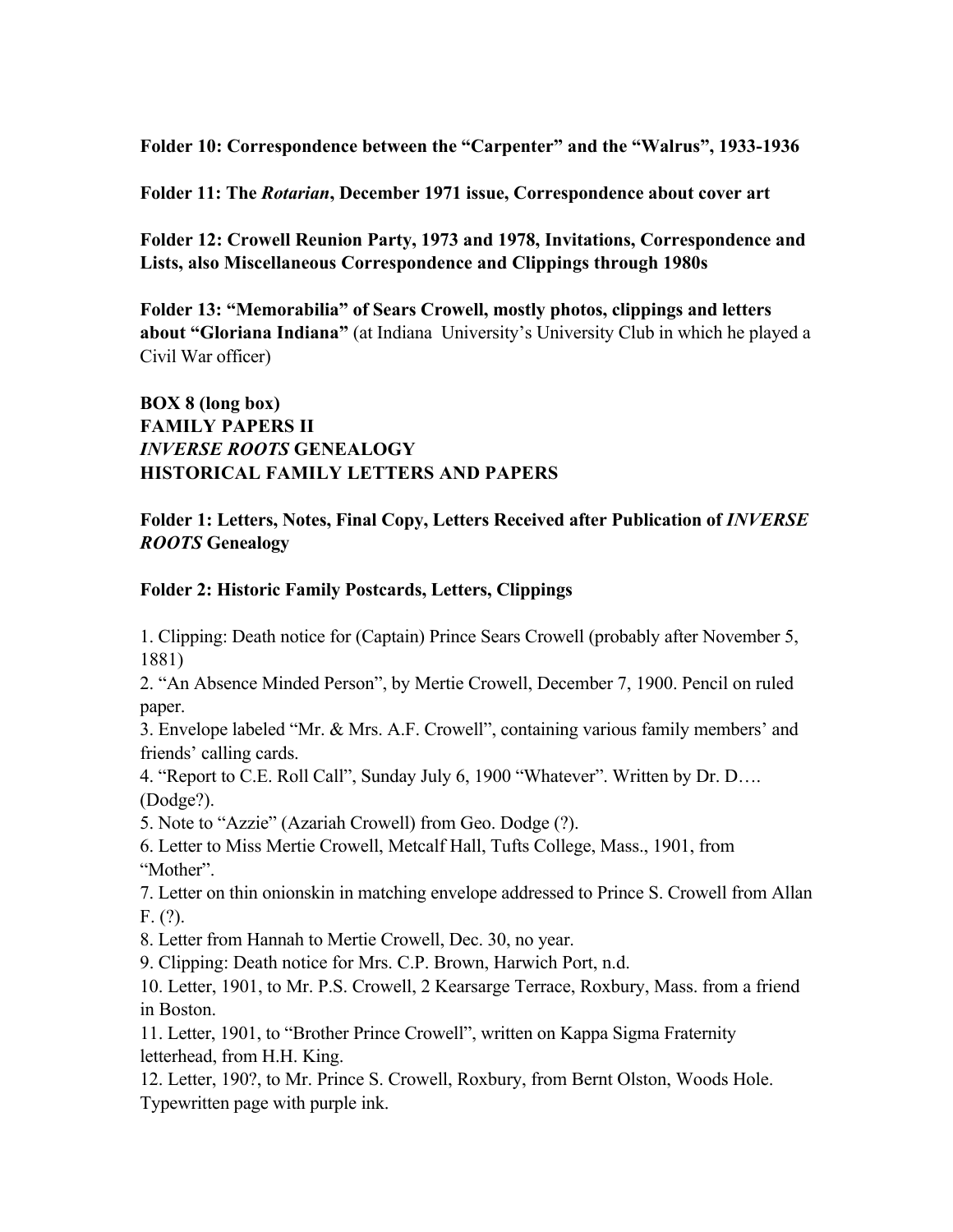13. Letter, 190?, to Mr. Prince S. Crowell, from Natick, Mass. unsigned.

14. Letter, 1901, to Mr. P.S. Crowell, Roxbury, from Bert. Stationary marked "Swift and Company, Wholesale Dealers in Fine Butterine". Envelope return address is "Providence Beef Co., Dealers in Swift's Western Dressed Beef, 252-262 Canal Street, Providence,  $R.I.''$ 

15. Letter (without envelope), May 10, 1901, to Prince from W.W. King, Providence, R.I.

16. Letter, December 10, 1901, to Mr. Prince Crowell, Roxbury, from W.I King.

17. Letter, January 13, 1902, to Mr. Prince S. Crowell, Roxbury, from W.I. King, Cambridge (fraternity brother)

18. Letter (in small envelope), 1902, to Prince Sears Crowell from Florence M.K.

19. Letter, February 25, 1902 to Prince Sears Crowell from W.I. King ("yours in Kappa Sigma").

20. Card: Birth announcement for Prince Sears Crowell, Jr., May 2, 1909, sent to Mrs. Azariah F. Crowell.

21. Card: "Happy Easter Greetings" from Sears, to Mrs. Azariah F. Crowell, 1915.

22. Note: Heart-shaped cutout with bird applied, sent to Grandma, from Sears, n.d.

23. Letter: pencil on lined paper, May 29, 1917, from Prince Sears Crowell, Jr. to Grandma.

24. "Woods Holl", a composition in ink on lined paper by Mertie Crowell.

25. Typewritten poem "No Cape Codders in Heaven" (2 copies)

26. Clipping: Poem, "On the Cape" by Eva March Tappan, n.d.

27. "Thoughts of a Bird Bander" by Ethel M. Crowell, 1926 or earlier, with comment at bottom by Sears Crowell. Typewritten page.

28. "Thoughts of a Bird Bander". Original typewritten version (on onionskin).

29. "A Banded Bird". Typewritten page with blue ink.

30. "Thoughts of a Bird Bander". Printed italic version with typewritten comments by Sears Crowell.

31. Note with downy woodpeckers on front to Mertie and Albert (Saunders) from "E"., n.d.

32. Genealogy and birth date notes from Donald Allison about the Allison and Saunders family, 2 pages on small memo paper.

33. Clipping from *The Boston Herald*, Tuesday June 22, 1954, "Laboratory of Oceanography Dedicated at Woods Hole" (Smith Building).

34. Article from TIME Magazine, May 2, 1960 about the Caribbean and Swan Islands (Guano).

35. Clipping, Falmouth *Enterprise*, n.d., about squabbling over Swan Islands in the Caribbean (once owned by the Pacific Guano Company).

36. Clipping, Cape Cod Standard Times, June 29, 1962, of Mrs. Prince Sears Crowell, age 98 or 99.

37. Clipping, Falmouth *Enterprise*, July 6, 1962, article by Ethel M. Crowell, "Return to Swan Island".

38. Clipping, Falmouth *Enterprise*, August 6, 1965, "Prince Crowell, Still the Champ…" with photo of Charles Wyttenbach, Prince Sears Crowell and Sears Crowell in cockpit of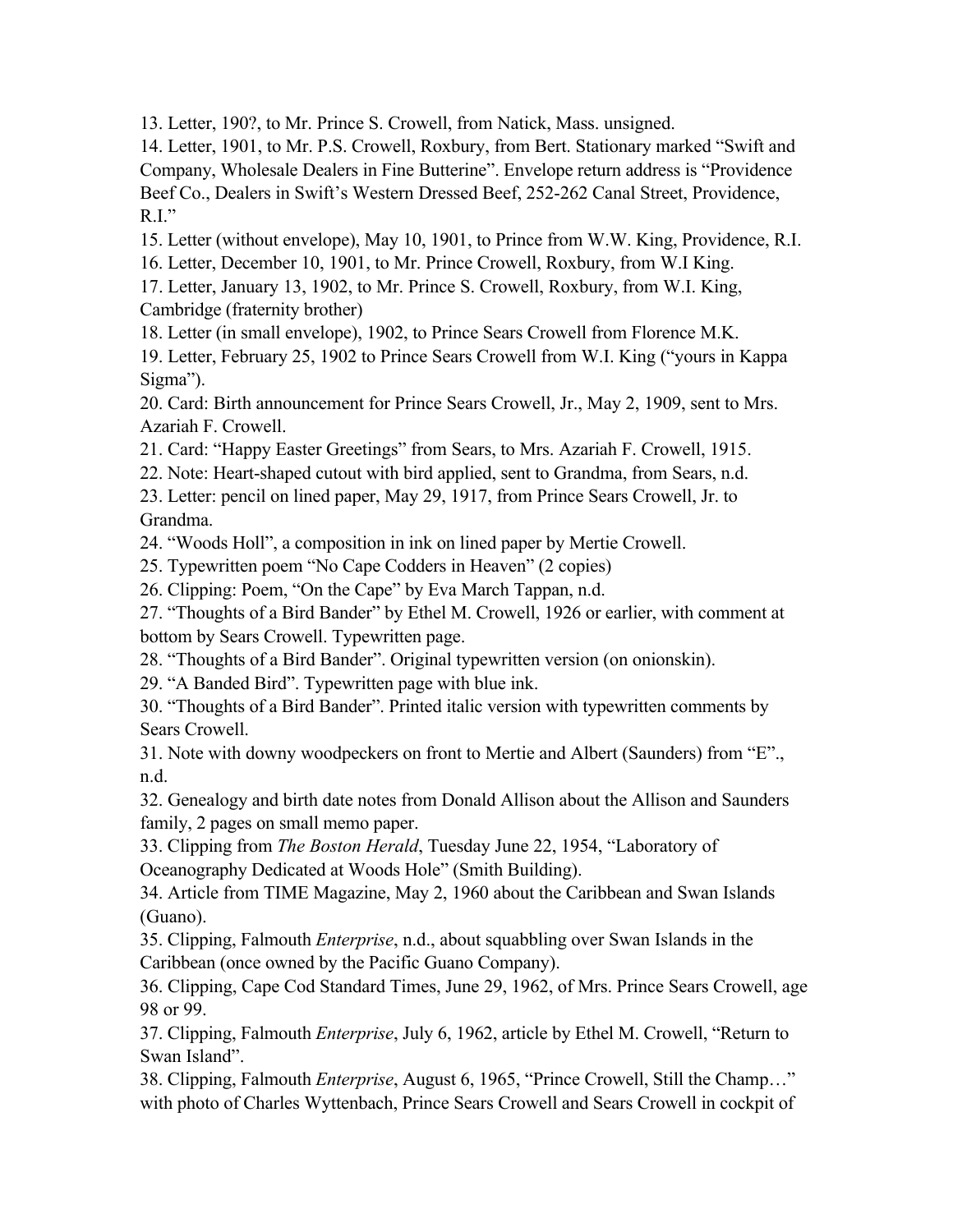knockabout (*?Imp* or *Elf* ?).

39. Letter: "Mother's Christmas Letter" from Mrs. Prince Sears Crowell, Jr. (Mertie), 1966.

40. Clipping, "60<sup>th</sup> Anniversary Is Celebrated by Prince Crowells", n.d. (probably from Falmouth *Enterprise,* 1968).

41. Xerox of three clippings about Ted Burt and crew of Prince Sears Crowell III and Browne Littell winning national championship for Ensign class sail boats at Falmouth, ME ("Falmouth Sailors National Champs"), "Still the Champ" about Prince Sears Crowell and "Russians to Sample Clambake at Quissett", n.d. (probably 1960s).

42. Envelope from Jenkins Funeral Home with flower cards taken from the funeral of Ruth Shiverick Crowell (died November 6, 1970).

43. Clipping (original and copy) on Eva March Tappan's poem "On the Cape" from Falmouth Enterprise, May 21, 1971.

44. Falmouth *Enterprise* clipping (undated), "Prince Sears Crowell at Falmouth Hospital". 45. Note with lilacs on front to Sears and Villa Crowell from Ruth and Polly Crowell, n.d. (after 1972).

46. Reply card for sending to those who had sent sympathy cards after death of Prince Sears Crowell and Ethel Iona Moody Crowell, 1972. Black and white drawing of "To Leeward" and dates of both persons. Inside insert of "Thoughts of a Bird Bander", which had been read at Ethel's memorial service.

47. Xerox copy of page from *The Wind Rose*, Mystic Seaport, February/March 1973 about Catboat Association meeting and replica of Spritsail boat *Tough Cuss*, with note on bottom to Sears from A.C. Redfield.

48. Letter to Sears Crowell from Priscilla (Saunders), September 15, 1975.

49. Xerox copy from *The Register*, July 21, 1977, article by Barbara MacPhee on "Dennis' Captain Prince Crowell: anti-slavery efforts on Cape Cod". 3 pages.

50. Copy of a letter, November 23, 1977, to Mrs. Carlton Beverly (Olive Crowell) from Vern Ardiff (?) about ephemera originating in the Pacific Guano Company's Swan Island. 51. Clipping, Falmouth Enterprise, March 17, 1978 "Galleries in Bradley House Named in Honor of Donors".

# **Folder 3: Grammar School Days (Prince Sears Crowell, 1881-1972): Photos, news clippings of boats, drawings of boats, diary, grade sheet**

**BOX 9 FAMILY PAPERS III Legal Papers, Wills, House Sales**

**Folder 1: Letters to Prince Sears Crowell and Ethel Crowell, 1971-1972**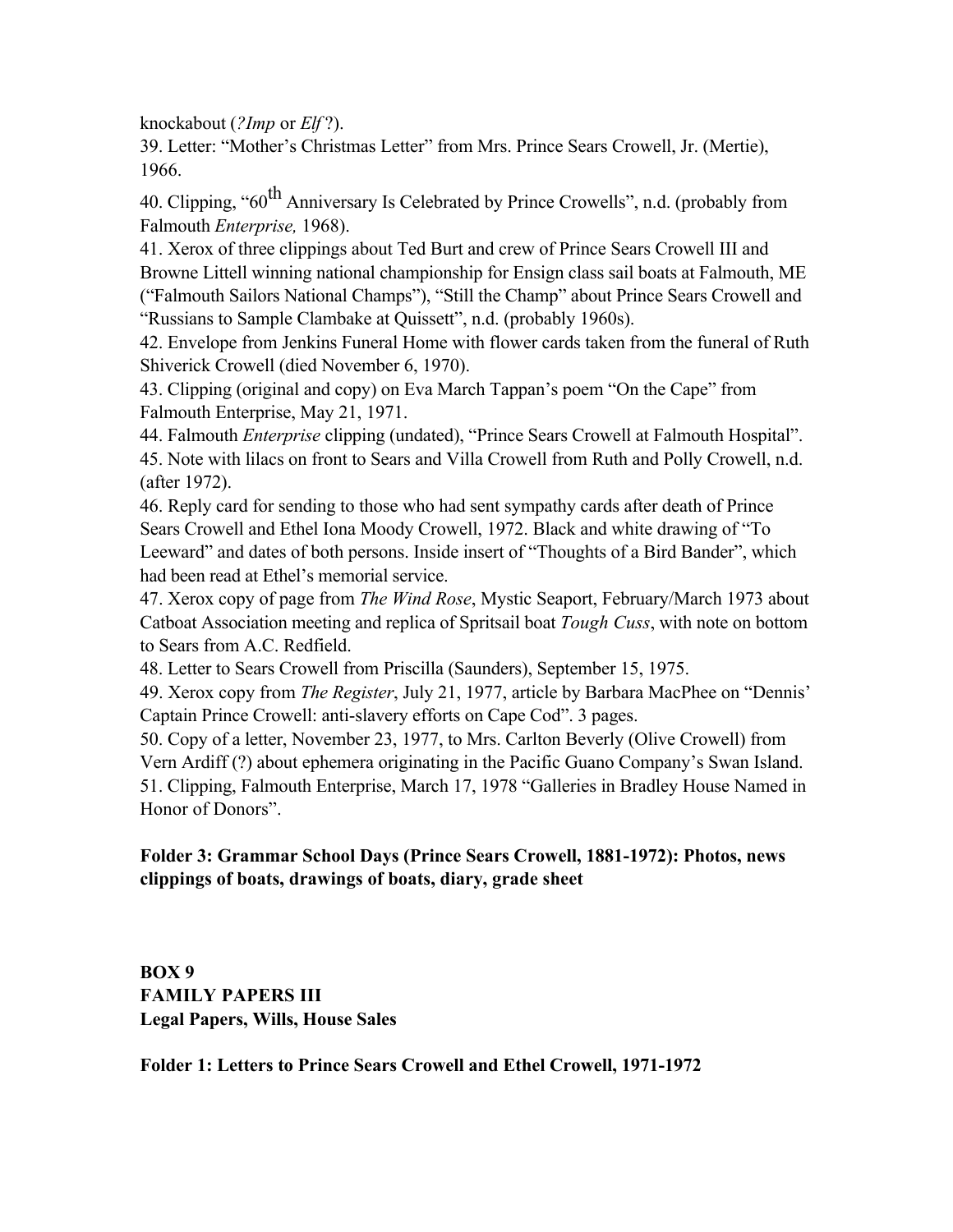**Folder 2: Obituaries of Prince Sears Crowell (February 8, 1972 Falmouth** *Enterprise***) and Ethel Crowell (April 14, 1972 Falmouth** *Enterprise***)**

**Folder 2: Prince Sears Crowell: Will, 1972, and related estate papers to 1975**

**Folder 3: Estate of Prince Sears Crowell, finances for Ethel Crowell, 1972 – 1970s**

**Folder 4: Estate of Ethel Crowell, Will, Trust, Finances**

**Folder 5: Sale of "To Leeward" (Bar Neck Road, Woods Hole)**

**Folder 6: Inventory and Items at "To Leeward"**

**Folder 7: Finances and Sale of "To Leeward"**

# **Folder 8: Clippings and Papers taken from "To Leeward"**

1. Card: Birth announcement for Prince Sears Crowell, Jr., May 2, 1909, sent to Persis A. Crowell.

2. Photo: Baby in long dress sitting in wicker chair, labeled on back: "Prince Sears Crowell, Jr. ?, c. 1909-1910.

3. Envelope with letters from Sears Crowell to his grandmother Mrs. A.F. Crowell

4. Card with flowers on cover, Happy Anniversary letter to Sears and Villa Crowell from daughter Polly, July 1959.

5. Letter to Sears and Villa Crowell from (?), October 23, 1966.

6. Letter to Sears Crowell from Mertie, July 20, 1967.

7. Letter to Sears Crowell from Bernard Mansfield, February 25, 1968.

8. Family Meeting Agenda, August 30, 1968, Persis' birthday (Sears' sister, born August 30, 1912), handwritten in red ink.

9. Family Meeting Agenda, May 27, 1972, typewritten sheet.

10. Handwritten notes from May 27, 1972.

11. Notes on what Sears should say to lawyer (Edward) Dewitt about estate and "To Leeward".

14. Notes on furniture and objects in "To Leeward" and who will get them.

15. Pencil sketch of Sears

16. Clipping: "Mt. Katahdin Climbed Twice by Outing Club", n.d. (Sears Crowell was treasurer of club and participated in climb).

17. Clipping (copy), Falmouth *Enterprise*, July 24, 1953, on Wallace Butler's mechanism for ringing Bell Tower bells.

18. Clipping: Falmouth *Enterprise*, n.d., Ted Burt, Prince Sears Crowell III (Skip) and Browne Littell national champions in Ensign class sailing competition.

19. Clipping: Falmouth *Enterprise,* August 29, no year, Woods Hole Women's Series sailing race.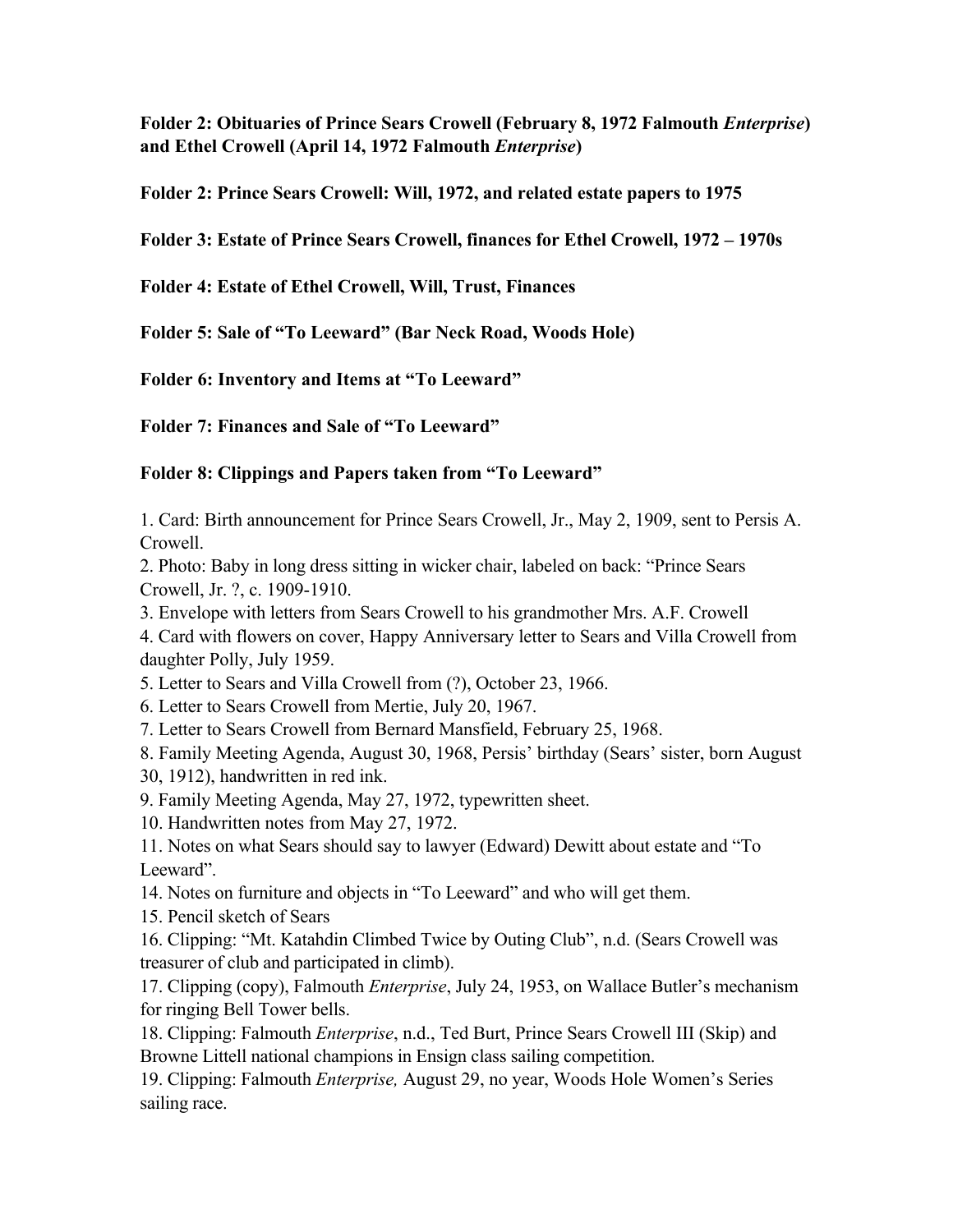20. Clipping: Falmouth *Enterprise,* "Still the Champ", Prince Sears Crowell, age 87, in Knockabout race to win the Veeder Cup (c.1968)

21. Clipping (4 copies):Cape Cod *Standard-Times,* August 16, 1970, "Jockeying for position" Cape Cod Knockabout SMYRA race with Skip Crowell.

22. Clipping: Cape Cod *Standard-Times*, 90-year old Prince Sears Crowell in Cape Cod Knockabout SMYRA race, c. 1971.

23. Clipping: Bloomington *Daily Herald-Telephone*, Woods Hole paintings of Alice San Pietro shown in cinema in Bloomington, Indiana, October 4, 1971.

24. Clipping: Bloomington *Daily Herald-Telephone,* Article on "Gloriana Indiana", n.d.

25. Clipping: Indiana University Faculty Council meeting, with Sears Crowell (Bloomington paper? n.d.).

26. Clipping, Bloomington *Daily Herald-Telephone,* Sears Crowell as first male to join the Bloomington League of Women Voters, May 16, 1974.

27. Clipping, Bloomington *Daily Herald-Telephone,* Sears Crowell as first male to join the Bloomington League of Women Voters, January 3, 1975..

28. Clipping, Falmouth *Enterprise*, "Russians to Sample Clambake at Quissett", n.d.

29. Clipping: Falmouth *Enterprise,* Woods Hole Sailors Won Various Honors", n.d.

30. Clipping, Falmouth *Enterprise,* Mirror Dinghy Race to honor Dorothy I. Crossley, July 22, 1983.

**Folder 9: Verses (copies) by Persis A. Crowell, in green folder, with Christmas Card of 1905 on cover**

**Folder 10: "The Origin and Evolution of the Nervous System" by Sears Crowell, a Thesis for the Biology Department of Biology College, Brunswick, Maine, May 3, 1930.**

**Folder 11: Sale of "Big House" (Crowell House, Water Street), 1970-1971**

**Folder 12: Cousins' Letters concerning sale of Big House (Crowell House, Water Street), 1970-1971**

**Folder 13: Letters and papers relating to money loaned to Sears by Prince Sears Crowell for purchase of various houses**

**Folder 14: Reunion of 1991.**

**BOX 10 FAMILY PAPERS IV Church School and Legal Papers, Miscellaneous**

**Folder 1: Church School (Bloomington, Indiana), 1984-1985**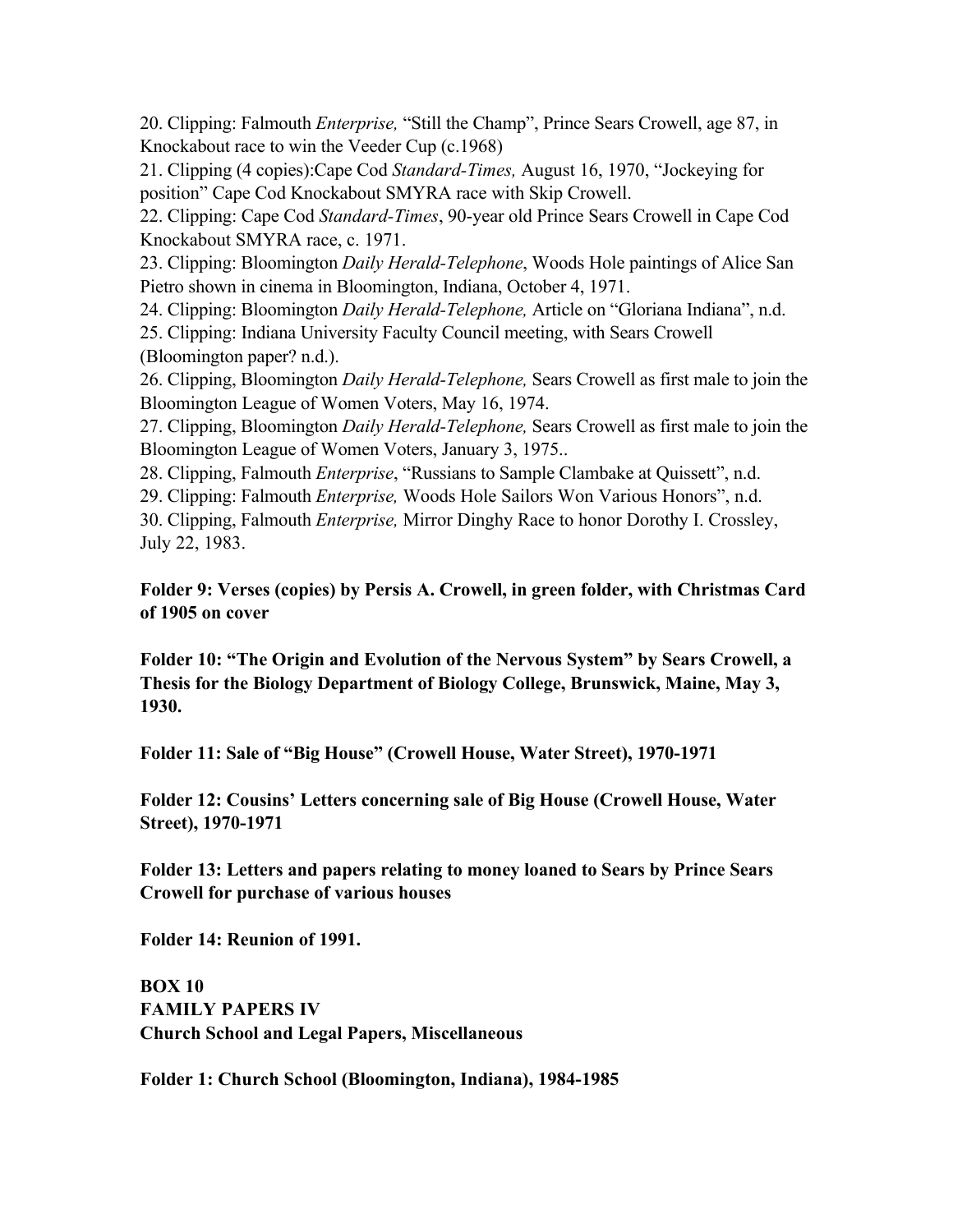**Folder 2: Church School (Bloomington, Indiana), 1992**

**Folder 3: Hurricane Loss from Hurricane 'Bob', August 19, 1991 at 38 Albatross Street, Woods Hole**

**Folder 4: Purchase of 38 Albatross Street ("Barn") and Side Lot, corner of Albatross Street and Spencer Baird Road**

**Folder 5: Requests for Tax Abatement, 38 Albatross Street ("Barn")**

**Folder 6: Insurance, 38 Albatross Street ("Barn")**

**Folder 7: Estate Planning**

**Folder 8: Cancun**

**Folder 9: Copy of** *Mayflower Mail* **(The Journal of Anglo-American Relations), 1956/1957**